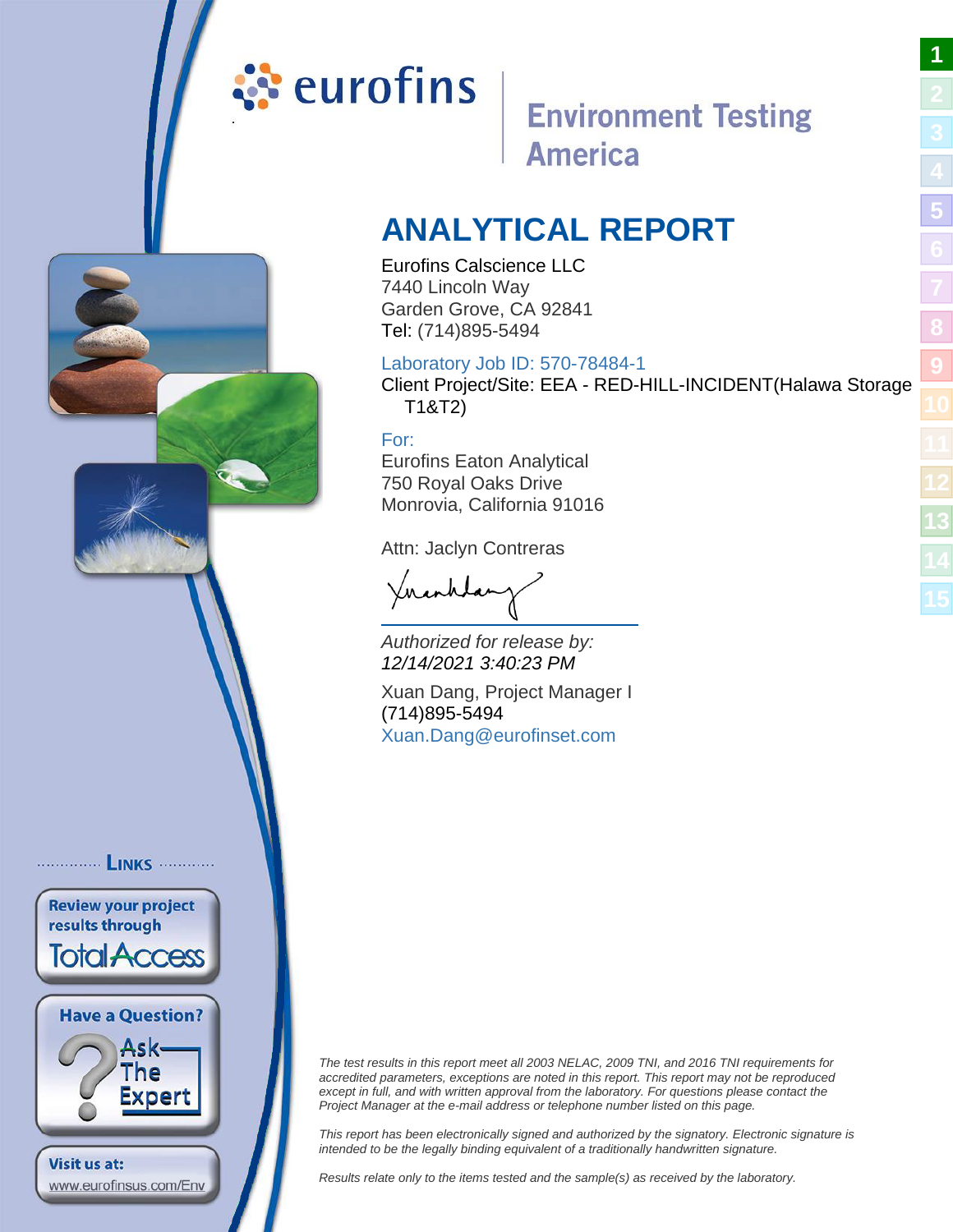## **Table of Contents**

<span id="page-1-0"></span>

| $\overline{4}$ |
|----------------|
| -5             |
| - 6            |
| -8             |
| -9             |
| 11             |
| 12             |
| 13             |
| 14             |
| 15             |
| 16             |
| 19             |
|                |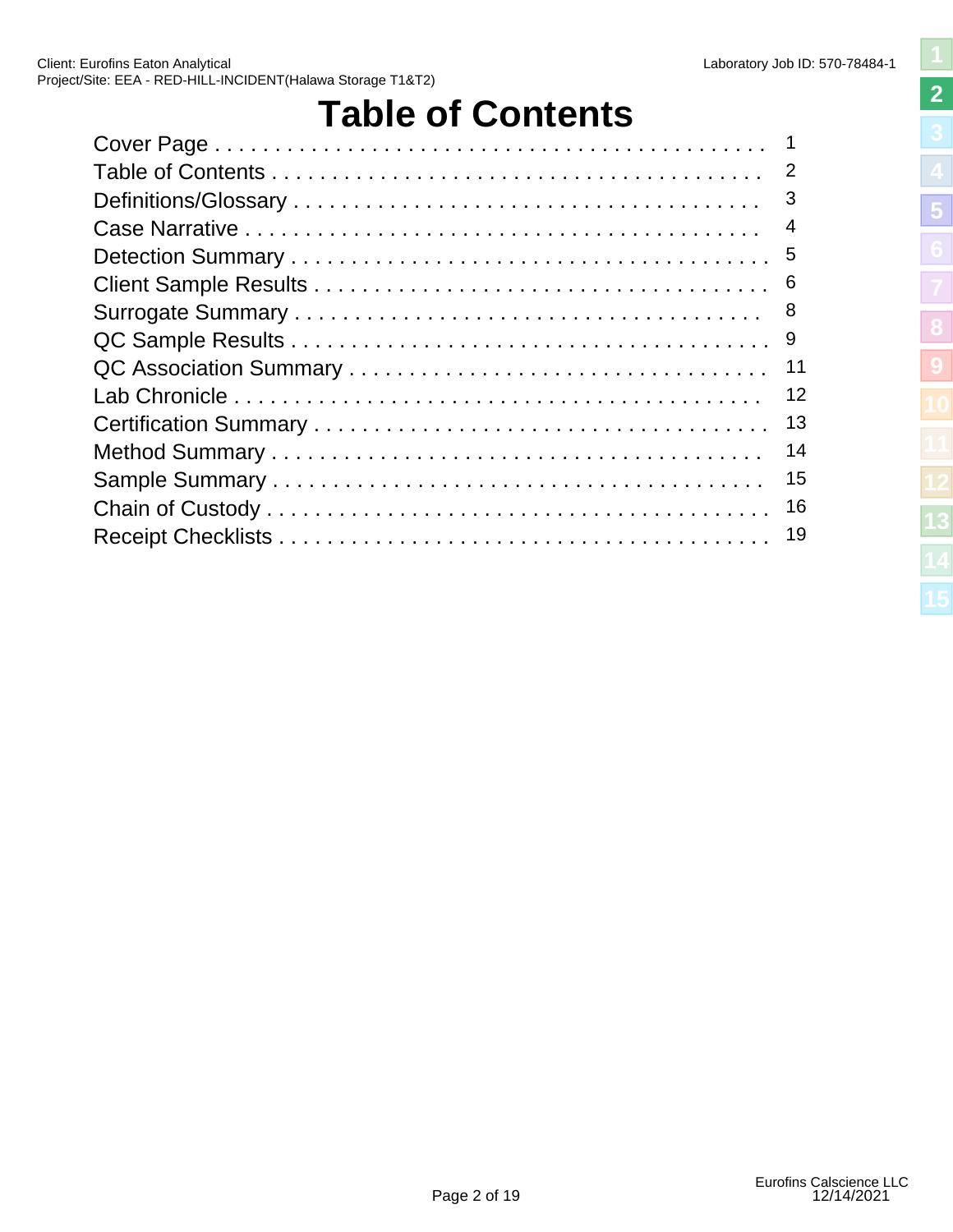### **Definitions/Glossary**

### <span id="page-2-0"></span>Client: Eurofins Eaton Analytical and Society and Society and Society and Society and Society and Job ID: 570-78484-1 Project/Site: EEA - RED-HILL-INCIDENT(Halawa Storage T1&T2)

**Glossary**

TNTC Too Numerous To Count

| <b>Abbreviation</b> | These commonly used abbreviations may or may not be present in this report.                                 |
|---------------------|-------------------------------------------------------------------------------------------------------------|
| ¤                   | Listed under the "D" column to designate that the result is reported on a dry weight basis                  |
| %R                  | <b>Percent Recovery</b>                                                                                     |
| <b>CFL</b>          | <b>Contains Free Liquid</b>                                                                                 |
| CFU                 | <b>Colony Forming Unit</b>                                                                                  |
| <b>CNF</b>          | Contains No Free Liquid                                                                                     |
| <b>DER</b>          | Duplicate Error Ratio (normalized absolute difference)                                                      |
| Dil Fac             | <b>Dilution Factor</b>                                                                                      |
| DL                  | Detection Limit (DoD/DOE)                                                                                   |
| DL, RA, RE, IN      | Indicates a Dilution, Re-analysis, Re-extraction, or additional Initial metals/anion analysis of the sample |
| <b>DLC</b>          | Decision Level Concentration (Radiochemistry)                                                               |
| <b>EDL</b>          | <b>Estimated Detection Limit (Dioxin)</b>                                                                   |
| <b>LOD</b>          | Limit of Detection (DoD/DOE)                                                                                |
| LOQ                 | Limit of Quantitation (DoD/DOE)                                                                             |
| <b>MCL</b>          | EPA recommended "Maximum Contaminant Level"                                                                 |
| <b>MDA</b>          | Minimum Detectable Activity (Radiochemistry)                                                                |
| <b>MDC</b>          | Minimum Detectable Concentration (Radiochemistry)                                                           |
| MDL                 | <b>Method Detection Limit</b>                                                                               |
| ML                  | Minimum Level (Dioxin)                                                                                      |
| <b>MPN</b>          | Most Probable Number                                                                                        |
| <b>MQL</b>          | <b>Method Quantitation Limit</b>                                                                            |
| NC.                 | <b>Not Calculated</b>                                                                                       |
| ND.                 | Not Detected at the reporting limit (or MDL or EDL if shown)                                                |
| NEG                 | Negative / Absent                                                                                           |
| POS                 | Positive / Present                                                                                          |
| PQL                 | <b>Practical Quantitation Limit</b>                                                                         |
| <b>PRES</b>         | Presumptive                                                                                                 |
| QC                  | <b>Quality Control</b>                                                                                      |
| <b>RER</b>          | Relative Error Ratio (Radiochemistry)                                                                       |
| RL                  | Reporting Limit or Requested Limit (Radiochemistry)                                                         |
| <b>RPD</b>          | Relative Percent Difference, a measure of the relative difference between two points                        |
| <b>TEF</b>          | Toxicity Equivalent Factor (Dioxin)                                                                         |
| TEQ                 | Toxicity Equivalent Quotient (Dioxin)                                                                       |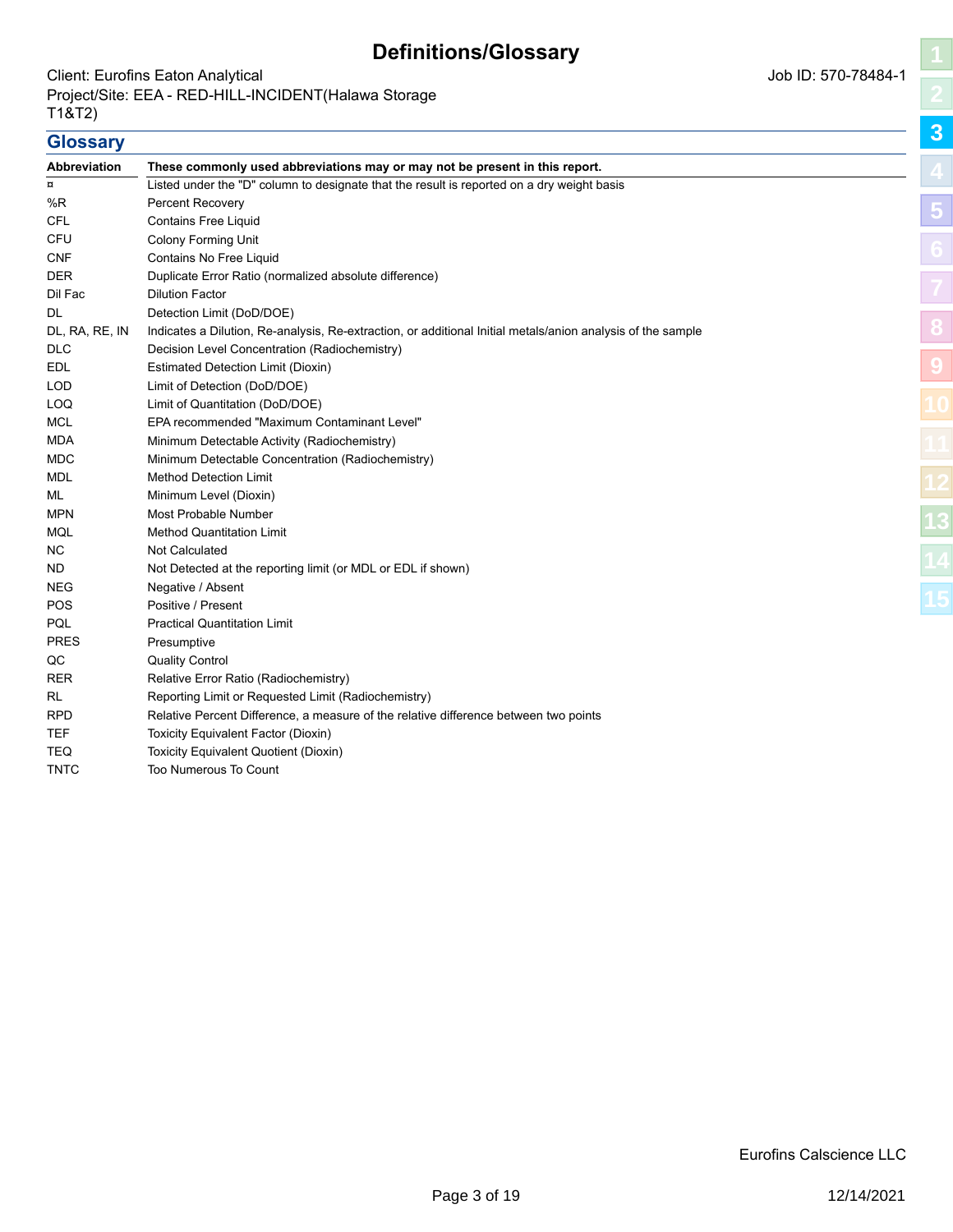### <span id="page-3-0"></span>**Job ID: 570-78484-1**

### **Laboratory: Eurofins Calscience LLC**

**Narrative**

**Job Narrative 570-78484-1**

**Case Narrative**

### **Comments**

No additional comments.

### **Receipt**

The samples were received on 12/11/2021 10:30 AM. Unless otherwise noted below, the samples arrived in good condition, and where required, properly preserved and on ice. The temperature of the cooler at receipt was 3.6º C.

### **GC Semi VOA**

No analytical or quality issues were noted, other than those described in the Definitions/Glossary page.

### **Organic Prep**

No analytical or quality issues were noted, other than those described in the Definitions/Glossary page.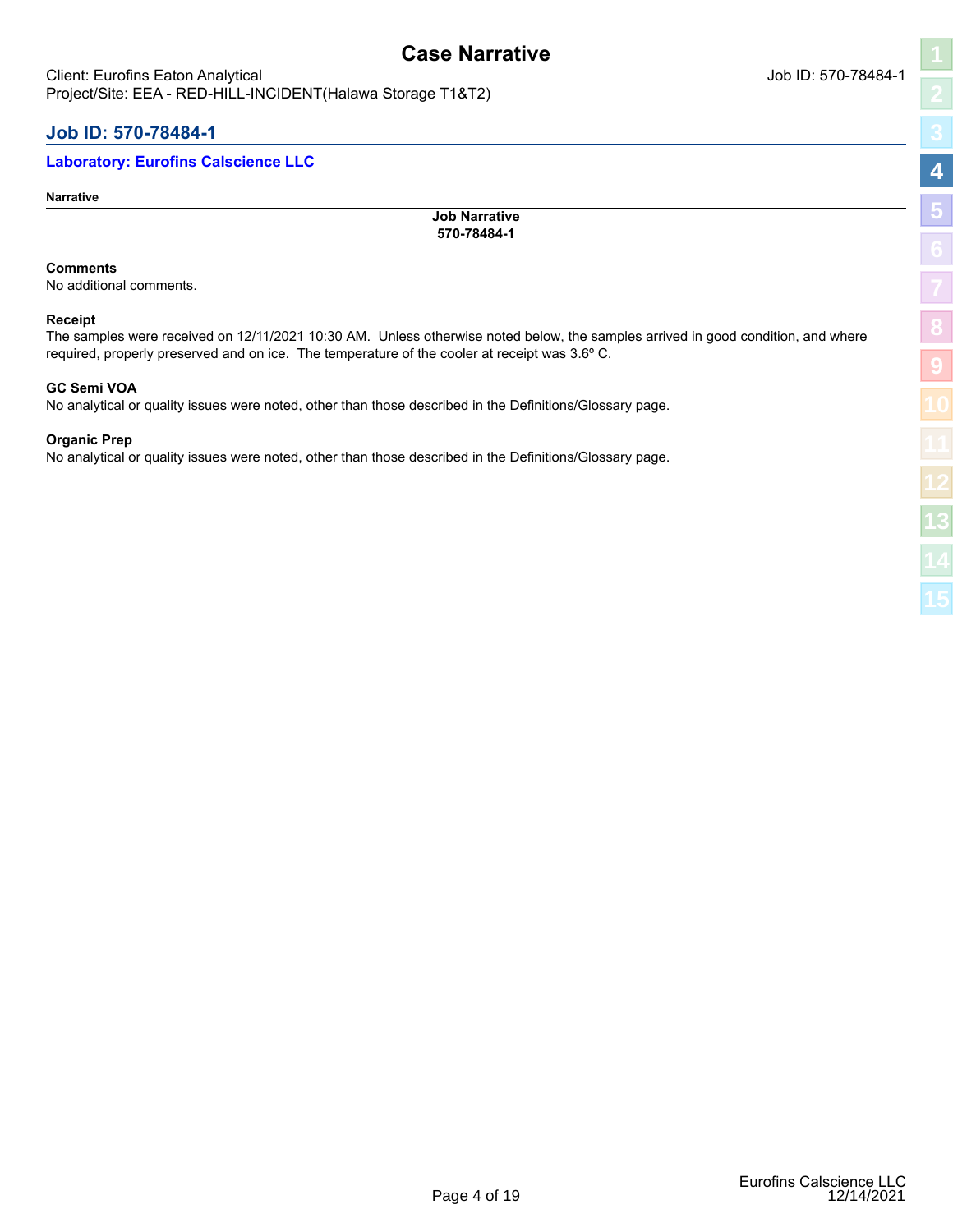### **Detection Summary**

<span id="page-4-0"></span>Client: Eurofins Eaton Analytical and Society and Society and Society and Society and Society and Job ID: 570-78484-1 Project/Site: EEA - RED-HILL-INCIDENT(Halawa Storage T1&T2)

**[8](#page-8-0)**

**[9](#page-10-0)**

| T1&T2)                                       |                            |   |
|----------------------------------------------|----------------------------|---|
| Client Sample ID: Halawa Storage Tank 1 (S1) | Lab Sample ID: 570-78484-1 |   |
| No Detections.                               |                            |   |
| Client Sample ID: Halawa Storage Tank 2 (2)  | Lab Sample ID: 570-78484-2 | 5 |
| No Detections.                               |                            |   |
|                                              |                            |   |

This Detection Summary does not include radiochemical test results.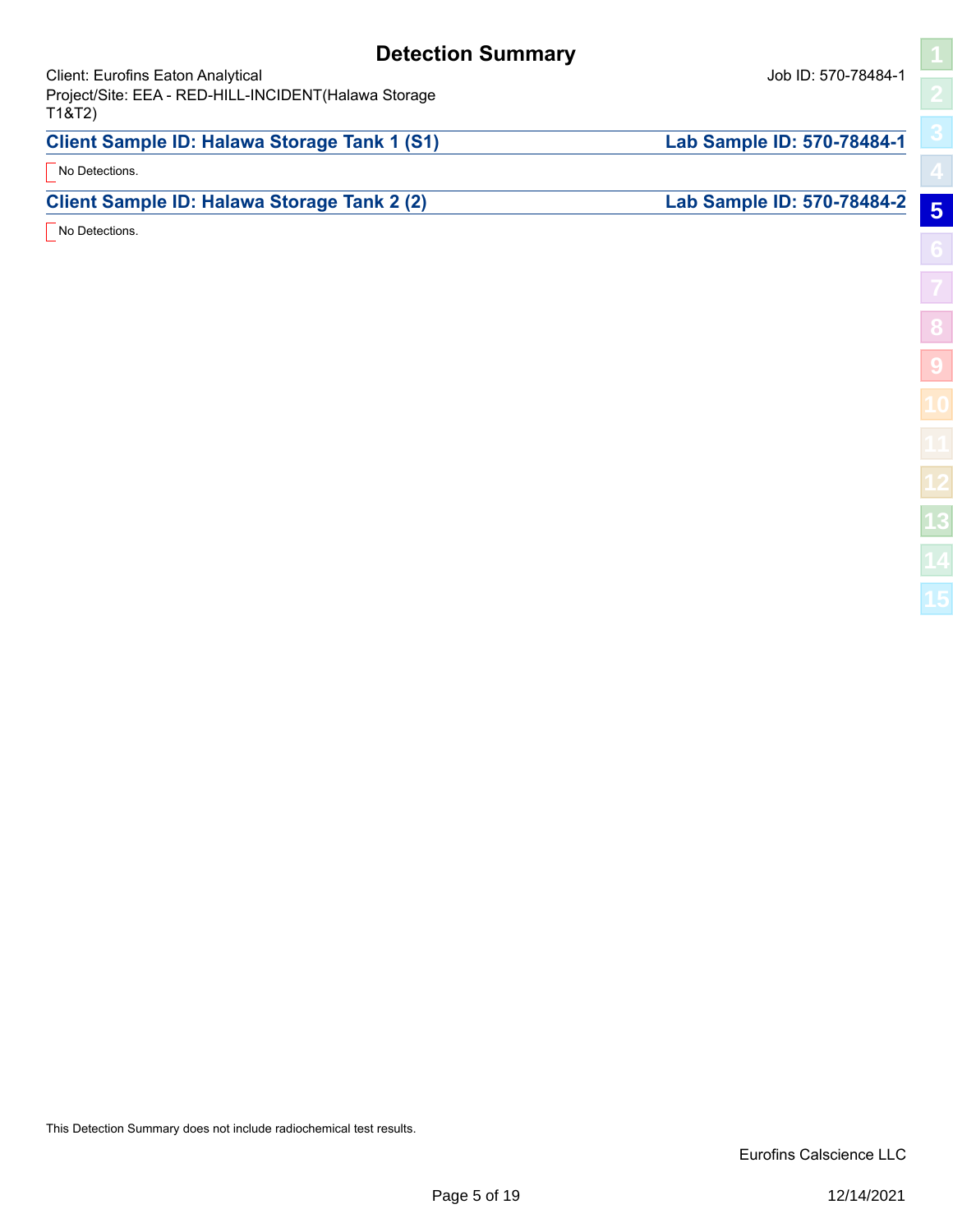### **Client Sample Results**

### <span id="page-5-0"></span>Client: Eurofins Eaton Analytical and Society and Society and Society and Society and Society and Job ID: 570-78484-1 Project/Site: EEA - RED-HILL-INCIDENT(Halawa Storage T1&T2)

### **Method: 8015B - Diesel Range Organics (DRO) (GC)**

| <b>Client Sample ID: Halawa Storage Tank 1 (S1)</b> |                     |                         | Lab Sample ID: 570-78484-1 |      |   |                 |                               |                      |  |
|-----------------------------------------------------|---------------------|-------------------------|----------------------------|------|---|-----------------|-------------------------------|----------------------|--|
| Date Collected: 12/09/21 12:50                      |                     |                         |                            |      |   |                 |                               | <b>Matrix: Water</b> |  |
| Date Received: 12/11/21 10:30                       |                     |                         |                            |      |   |                 |                               |                      |  |
| Analyte                                             |                     | <b>Result Qualifier</b> | <b>RL</b>                  | Unit | D | Prepared        | Analyzed                      | <b>Dil Fac</b>       |  |
| C6 as C6                                            | <b>ND</b>           |                         | 50                         | ug/L |   | 12/13/21 09:56  | 12/13/21 18:09                |                      |  |
| C7 as C7                                            | <b>ND</b>           |                         | 50                         | ug/L |   | 12/13/21 09:56  | 12/13/21 18:09                |                      |  |
| C8 as C8                                            | <b>ND</b>           |                         | 50                         | ug/L |   | 12/13/21 09:56  | 12/13/21 18:09                |                      |  |
| C9-C10                                              | <b>ND</b>           |                         | 50                         | uq/L |   |                 | 12/13/21 09:56 12/13/21 18:09 |                      |  |
| C11-C12                                             | <b>ND</b>           |                         | 50                         | ug/L |   |                 | 12/13/21 09:56 12/13/21 18:09 |                      |  |
| C13-C14                                             | <b>ND</b>           |                         | 50                         | uq/L |   | 12/13/21 09:56  | 12/13/21 18:09                |                      |  |
| C15-C16                                             | <b>ND</b>           |                         | 50                         | ug/L |   |                 | 12/13/21 09:56 12/13/21 18:09 |                      |  |
| C17-C18                                             | <b>ND</b>           |                         | 50                         | uq/L |   |                 | 12/13/21 09:56 12/13/21 18:09 |                      |  |
| C19-C20                                             | <b>ND</b>           |                         | 50                         | uq/L |   | 12/13/21 09:56  | 12/13/21 18:09                |                      |  |
| C21-C22                                             | <b>ND</b>           |                         | 50                         | ug/L |   |                 | 12/13/21 09:56 12/13/21 18:09 |                      |  |
| C23-C24                                             | <b>ND</b>           |                         | 50                         | ug/L |   |                 | 12/13/21 09:56 12/13/21 18:09 |                      |  |
| C25-C28                                             | <b>ND</b>           |                         | 50                         | ug/L |   |                 | 12/13/21 09:56 12/13/21 18:09 |                      |  |
| C <sub>29</sub> -C <sub>32</sub>                    | <b>ND</b>           |                         | 50                         | ug/L |   |                 | 12/13/21 09:56 12/13/21 18:09 |                      |  |
| C33-C36                                             | <b>ND</b>           |                         | 50                         | uq/L |   | 12/13/21 09:56  | 12/13/21 18:09                |                      |  |
| C37-C40                                             | <b>ND</b>           |                         | 50                         | ug/L |   |                 | 12/13/21 09:56 12/13/21 18:09 |                      |  |
| C41-C44                                             | <b>ND</b>           |                         | 50                         | ug/L |   |                 | 12/13/21 09:56 12/13/21 18:09 |                      |  |
| C6-C44                                              | <b>ND</b>           |                         | 50                         | ug/L |   |                 | 12/13/21 09:56 12/13/21 18:09 |                      |  |
| Gasoline Range Organics<br>(GRO)-C6-C10             | <b>ND</b>           |                         | 50                         | ug/L |   |                 | 12/13/21 09:56 12/13/21 18:09 |                      |  |
| Diesel Range Organics [C10-C28]                     | <b>ND</b>           |                         | 50                         | ug/L |   |                 | 12/13/21 09:56 12/13/21 18:09 |                      |  |
| Oil Range Organics (C28-C40)                        | <b>ND</b>           |                         | 50                         | ug/L |   | 12/13/21 09:56  | 12/13/21 18:09                |                      |  |
| <b>Surrogate</b>                                    | %Recovery Qualifier |                         | Limits                     |      |   | <b>Prepared</b> | Analyzed                      | <b>Dil Fac</b>       |  |
| n-Octacosane (Surr)                                 | 106                 |                         | $53 - 151$                 |      |   | 12/13/21 09:56  | 12/13/21 18:09                | 1                    |  |

### **Client Sample ID: Halawa Storage Tank 2 (2) Lab Sample ID: 570-78484-2 Date Collected: 12/09/21 13:10 Matrix: Water Date Received: 12/11/21 10:30**

|           | <b>RL</b>               | Unit | D | Prepared       | Analyzed       | Dil Fac |
|-----------|-------------------------|------|---|----------------|----------------|---------|
| ND.       | 51                      | ug/L |   | 12/13/21 14:01 | 12/13/21 18:17 |         |
| ND.       | 51                      | ug/L |   | 12/13/21 14:01 | 12/13/21 18:17 |         |
| <b>ND</b> | 51                      | ug/L |   | 12/13/21 14:01 | 12/13/21 18:17 |         |
| ND.       | 51                      | ug/L |   | 12/13/21 14:01 | 12/13/21 18:17 |         |
| ND.       | 51                      | ug/L |   | 12/13/21 14:01 | 12/13/21 18:17 |         |
| <b>ND</b> | 51                      | ug/L |   | 12/13/21 14:01 | 12/13/21 18:17 |         |
| ND.       | 51                      | ug/L |   | 12/13/21 14:01 | 12/13/21 18:17 |         |
| <b>ND</b> | 51                      | ug/L |   | 12/13/21 14:01 | 12/13/21 18:17 |         |
| ND.       | 51                      | ug/L |   | 12/13/21 14:01 | 12/13/21 18:17 |         |
| ND.       | 51                      | ug/L |   | 12/13/21 14:01 | 12/13/21 18:17 |         |
| ND.       | 51                      | ug/L |   | 12/13/21 14:01 | 12/13/21 18:17 |         |
| <b>ND</b> | 51                      | ug/L |   | 12/13/21 14:01 | 12/13/21 18:17 |         |
| ND.       | 51                      | ug/L |   | 12/13/21 14:01 | 12/13/21 18:17 |         |
| ND.       | 51                      | ug/L |   | 12/13/21 14:01 | 12/13/21 18:17 |         |
| <b>ND</b> | 51                      | ug/L |   | 12/13/21 14:01 | 12/13/21 18:17 |         |
| ND.       | 51                      | ug/L |   | 12/13/21 14:01 | 12/13/21 18:17 |         |
| ND.       | 51                      | ug/L |   | 12/13/21 14:01 | 12/13/21 18:17 |         |
| ND.       | 51                      | ug/L |   | 12/13/21 14:01 | 12/13/21 18:17 |         |
| ND.       | 51                      | ug/L |   | 12/13/21 14:01 | 12/13/21 18:17 |         |
|           | <b>Result Qualifier</b> |      |   |                |                |         |

### Eurofins Calscience LLC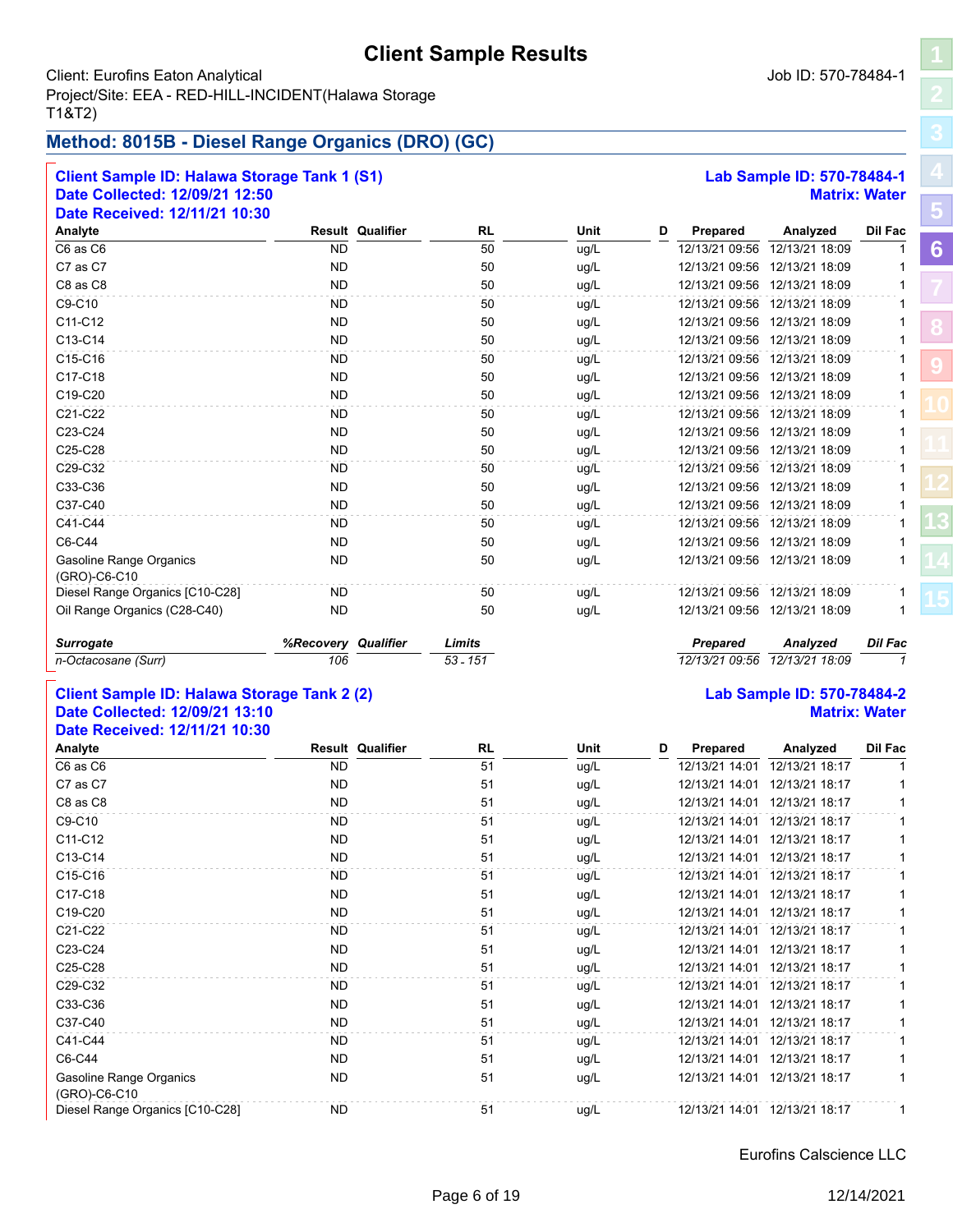### **Client Sample Results**

Client: Eurofins Eaton Analytical and Society and Society and Society and Society and Society and Job ID: 570-78484-1 Project/Site: EEA - RED-HILL-INCIDENT(Halawa Storage T1&T2)

### **Method: 8015B - Diesel Range Organics (DRO) (GC) (Continued)**

| Lab Sample ID: 570-78484-2<br><b>Client Sample ID: Halawa Storage Tank 2 (2)</b><br>Date Collected: 12/09/21 13:10<br><b>Matrix: Water</b><br>Date Received: 12/11/21 10:30 |                        |                         |                      |              |   |                                   |                                   |                |
|-----------------------------------------------------------------------------------------------------------------------------------------------------------------------------|------------------------|-------------------------|----------------------|--------------|---|-----------------------------------|-----------------------------------|----------------|
| Analyte<br>Oil Range Organics (C28-C40)                                                                                                                                     | <b>ND</b>              | <b>Result Qualifier</b> | RL<br>51             | Unit<br>uq/L | D | Prepared<br>12/13/21 14:01        | Analyzed<br>12/13/21 18:17        | Dil Fac        |
| <b>Surrogate</b><br>n-Octacosane (Surr)                                                                                                                                     | <b>%Recoverv</b><br>83 | Qualifier               | Limits<br>$53 - 151$ |              |   | <b>Prepared</b><br>12/13/21 14:01 | <b>Analvzed</b><br>12/13/21 18:17 | <b>Dil Fac</b> |

Eurofins Calscience LLC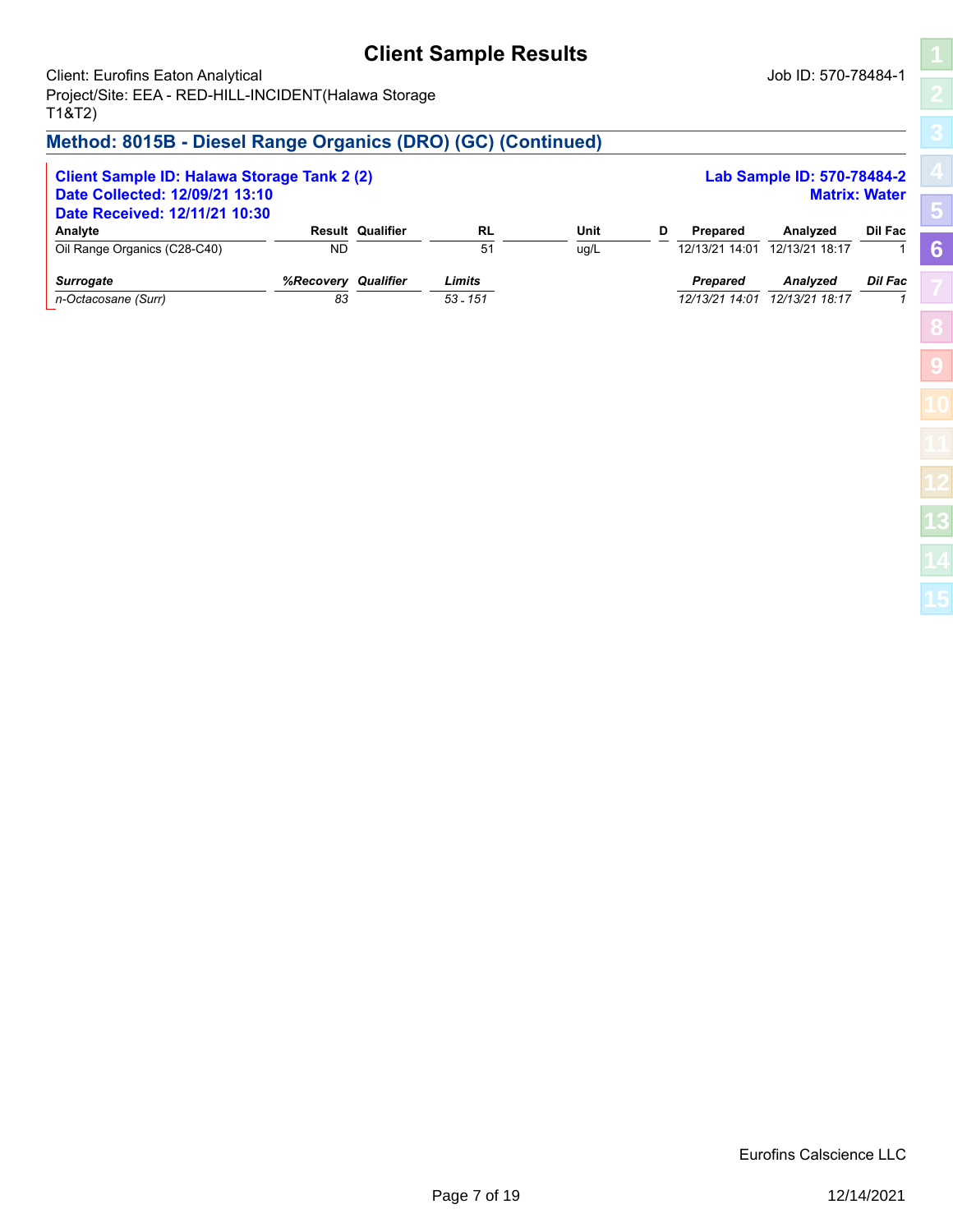### **Surrogate Summary**

## **[5](#page-4-0)**

### <span id="page-7-0"></span>**Method: 8015B - Diesel Range Organics (DRO) (GC) Matrix: Water Prep Type: Total/NA**

|                         |                            |                    | <b>Percent Surrogate Recovery (Acceptance Limits)</b> |                |
|-------------------------|----------------------------|--------------------|-------------------------------------------------------|----------------|
|                         |                            | OTCSN <sub>1</sub> |                                                       | $\overline{5}$ |
| Lab Sample ID           | <b>Client Sample ID</b>    | $(53-151)$         |                                                       |                |
| 570-78484-1             | Halawa Storage Tank 1 (S1) | 106                |                                                       |                |
| 570-78484-2             | Halawa Storage Tank 2 (2)  | 83                 |                                                       |                |
| LCS 570-200528/2-A      | Lab Control Sample         | 107                |                                                       |                |
| LCS 570-200648/2-A      | Lab Control Sample         | 97                 |                                                       |                |
| LCSD 570-200528/3-A     | Lab Control Sample Dup     | 99                 |                                                       |                |
| LCSD 570-200648/3-A     | Lab Control Sample Dup     | 89                 |                                                       |                |
| MB 570-200528/1-A       | Method Blank               | 119                |                                                       |                |
| MB 570-200648/1-A       | Method Blank               | 95                 |                                                       |                |
| <b>Surrogate Legend</b> |                            |                    |                                                       |                |

OTCSN = n-Octacosane (Surr)

Eurofins Calscience LLC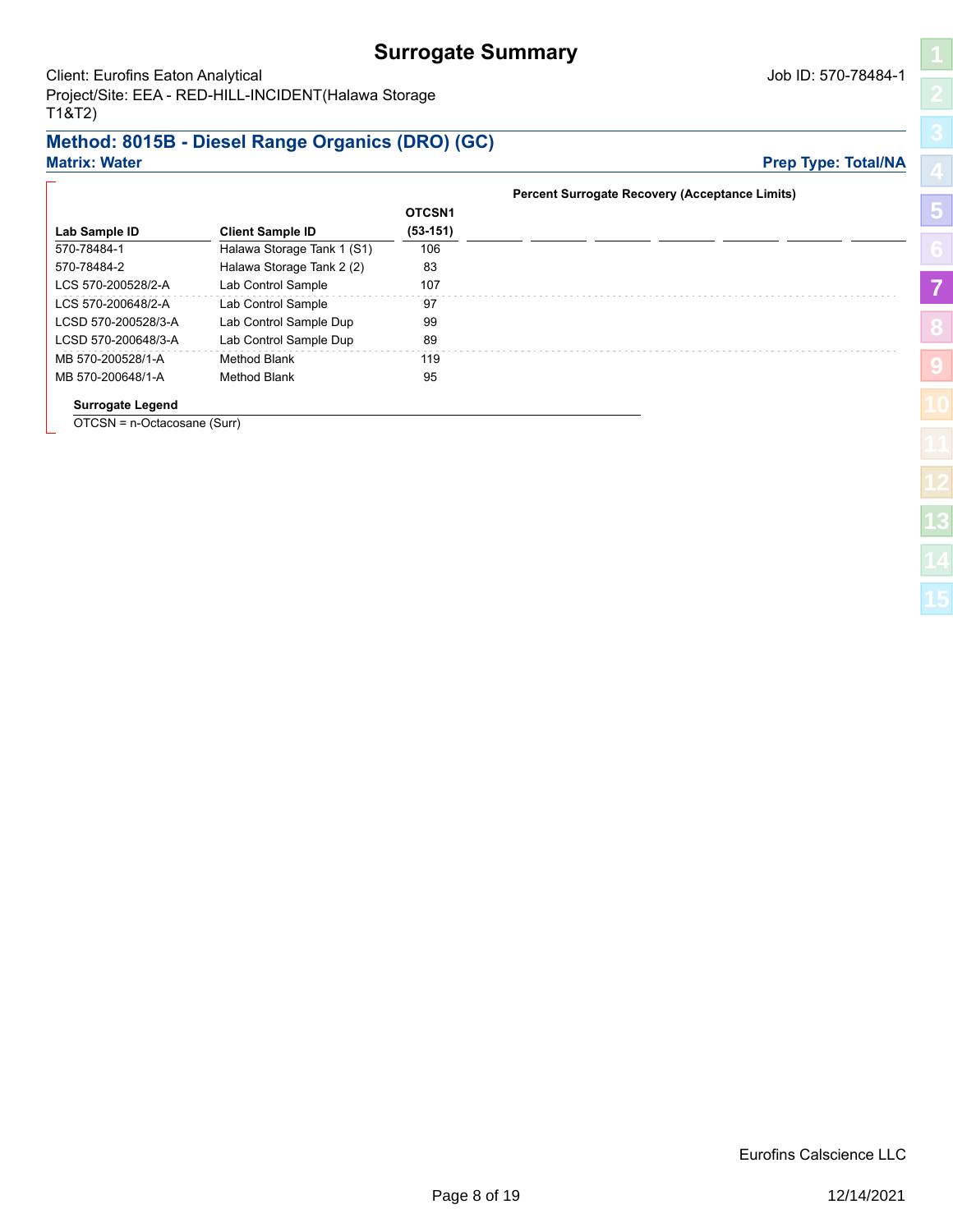### **QC Sample Results**

### <span id="page-8-0"></span>Client: Eurofins Eaton Analytical and Society and Society and Society and Society and Society and Job ID: 570-78484-1 Project/Site: EEA - RED-HILL-INCIDENT(Halawa Storage T1&T2)

### **Method: 8015B - Diesel Range Organics (DRO) (GC)**

| Lab Sample ID: MB 570-200528/1-A        |                     |           |                         |                    |      |                         |      |   |                 | <b>Client Sample ID: Method Blank</b>           |              |
|-----------------------------------------|---------------------|-----------|-------------------------|--------------------|------|-------------------------|------|---|-----------------|-------------------------------------------------|--------------|
| <b>Matrix: Water</b>                    |                     |           |                         |                    |      |                         |      |   |                 | <b>Prep Type: Total/NA</b>                      |              |
| <b>Analysis Batch: 200572</b>           |                     |           |                         |                    |      |                         |      |   |                 | <b>Prep Batch: 200528</b>                       |              |
|                                         |                     | MB MB     |                         |                    |      |                         |      |   |                 |                                                 |              |
| Analyte                                 |                     |           | <b>Result Qualifier</b> | <b>RL</b>          |      | Unit                    | D    |   | Prepared        | Analyzed                                        | Dil Fac      |
| C6 as C6                                |                     | <b>ND</b> |                         | 50                 |      | ug/L                    |      |   | 12/13/21 09:56  | 12/13/21 13:16                                  | 1            |
| C7 as C7                                |                     | ND        |                         | 50                 |      | ug/L                    |      |   |                 | 12/13/21 09:56 12/13/21 13:16                   | 1            |
| C8 as C8                                |                     | <b>ND</b> |                         | 50                 |      | ug/L                    |      |   |                 | 12/13/21 09:56 12/13/21 13:16                   | 1            |
| C9-C10                                  |                     | <b>ND</b> |                         | 50                 |      | ug/L                    |      |   |                 | 12/13/21 09:56 12/13/21 13:16                   | $\mathbf{1}$ |
| C11-C12                                 |                     | <b>ND</b> |                         | 50                 |      | ug/L                    |      |   |                 | 12/13/21 09:56 12/13/21 13:16                   | 1            |
| C13-C14                                 |                     | ND        |                         | 50                 |      | ug/L                    |      |   |                 | 12/13/21 09:56 12/13/21 13:16                   | 1            |
| C15-C16                                 |                     | <b>ND</b> |                         | 50                 |      | ug/L                    |      |   |                 | 12/13/21 09:56 12/13/21 13:16                   | $\mathbf{1}$ |
| C17-C18                                 |                     | <b>ND</b> |                         | 50                 |      | ug/L                    |      |   |                 | 12/13/21 09:56 12/13/21 13:16                   | 1            |
| C19-C20                                 |                     | ND        |                         | 50                 |      | ug/L                    |      |   |                 | 12/13/21 09:56 12/13/21 13:16                   | 1            |
| C21-C22                                 |                     | ND        |                         | 50                 |      | ug/L                    |      |   |                 | 12/13/21 09:56 12/13/21 13:16                   | $\mathbf{1}$ |
| C23-C24                                 |                     | <b>ND</b> |                         | 50                 |      | ug/L                    |      |   |                 | 12/13/21 09:56 12/13/21 13:16                   | 1            |
| C25-C28                                 |                     | <b>ND</b> |                         | 50                 |      | ug/L                    |      |   |                 | 12/13/21 09:56 12/13/21 13:16                   | 1            |
| C29-C32                                 |                     | ND        |                         | 50                 |      | ug/L                    |      |   |                 | 12/13/21 09:56 12/13/21 13:16                   | 1            |
| C33-C36                                 |                     | <b>ND</b> |                         | 50                 |      | ug/L                    |      |   |                 | 12/13/21 09:56 12/13/21 13:16                   | 1            |
| C37-C40                                 |                     | <b>ND</b> |                         | 50                 |      | ug/L                    |      |   |                 | 12/13/21 09:56 12/13/21 13:16                   | 1            |
| C41-C44                                 |                     | ND        |                         | 50                 |      | ug/L                    |      |   |                 | 12/13/21 09:56 12/13/21 13:16                   | 1            |
| C6-C44                                  |                     | <b>ND</b> |                         | 50                 |      | ug/L                    |      |   |                 | 12/13/21 09:56 12/13/21 13:16                   | 1            |
|                                         |                     | <b>ND</b> |                         | 50                 |      |                         |      |   |                 | 12/13/21 09:56 12/13/21 13:16                   | 1            |
| Gasoline Range Organics<br>(GRO)-C6-C10 |                     |           |                         |                    |      | ug/L                    |      |   |                 |                                                 |              |
| Diesel Range Organics [C10-C28]         |                     | <b>ND</b> |                         | 50                 |      | ug/L                    |      |   |                 | 12/13/21 09:56 12/13/21 13:16                   | $\mathbf{1}$ |
| Oil Range Organics (C28-C40)            |                     | <b>ND</b> |                         | 50                 |      | ug/L                    |      |   |                 | 12/13/21 09:56 12/13/21 13:16                   | 1            |
|                                         |                     |           | MB MB                   |                    |      |                         |      |   |                 |                                                 |              |
| <b>Surrogate</b>                        |                     |           | %Recovery Qualifier     | Limits             |      |                         |      |   | <b>Prepared</b> | Analyzed                                        | Dil Fac      |
| n-Octacosane (Surr)                     |                     | 119       |                         | $53 - 151$         |      |                         |      |   |                 | 12/13/21 09:56 12/13/21 13:16                   | 1            |
|                                         |                     |           |                         |                    |      |                         |      |   |                 |                                                 |              |
| Lab Sample ID: LCS 570-200528/2-A       |                     |           |                         |                    |      |                         |      |   |                 | <b>Client Sample ID: Lab Control Sample</b>     |              |
| <b>Matrix: Water</b>                    |                     |           |                         |                    |      |                         |      |   |                 | <b>Prep Type: Total/NA</b>                      |              |
| <b>Analysis Batch: 200572</b>           |                     |           |                         |                    |      |                         |      |   |                 | <b>Prep Batch: 200528</b>                       |              |
|                                         |                     |           |                         | <b>Spike</b>       |      | LCS LCS                 |      |   |                 | %Rec.                                           |              |
| Analyte                                 |                     |           |                         | Added              |      | <b>Result Qualifier</b> | Unit | D | %Rec            | Limits                                          |              |
| Diesel Range Organics                   |                     |           |                         | 4000               | 4380 |                         | ug/L |   | 109             | 70 - 131                                        |              |
| $[C10-C28]$                             |                     |           |                         |                    |      |                         |      |   |                 |                                                 |              |
|                                         |                     |           |                         |                    |      |                         |      |   |                 |                                                 |              |
|                                         | LCS LCS             |           |                         |                    |      |                         |      |   |                 |                                                 |              |
| <b>Surrogate</b>                        | %Recovery Qualifier |           |                         | Limits<br>53 - 151 |      |                         |      |   |                 |                                                 |              |
| n-Octacosane (Surr)                     | 107                 |           |                         |                    |      |                         |      |   |                 |                                                 |              |
| Lab Sample ID: LCSD 570-200528/3-A      |                     |           |                         |                    |      |                         |      |   |                 | <b>Client Sample ID: Lab Control Sample Dup</b> |              |
| <b>Matrix: Water</b>                    |                     |           |                         |                    |      |                         |      |   |                 | <b>Prep Type: Total/NA</b>                      |              |
| <b>Analysis Batch: 200572</b>           |                     |           |                         |                    |      |                         |      |   |                 | <b>Prep Batch: 200528</b>                       |              |
|                                         |                     |           |                         | <b>Spike</b>       |      | <b>LCSD LCSD</b>        |      |   |                 | %Rec.                                           | <b>RPD</b>   |
| Analyte                                 |                     |           |                         | Added              |      | <b>Result Qualifier</b> | Unit |   | %Rec            | Limits<br><b>RPD</b>                            | Limit        |
| <b>Diesel Range Organics</b>            |                     |           |                         | 4000               | 4131 |                         | ug/L | D | 103             | 70.131                                          | 6<br>20      |
| $[C10-C28]$                             |                     |           |                         |                    |      |                         |      |   |                 |                                                 |              |
|                                         |                     |           |                         |                    |      |                         |      |   |                 |                                                 |              |
|                                         | <b>LCSD LCSD</b>    |           |                         |                    |      |                         |      |   |                 |                                                 |              |
| Surrogate                               | %Recovery Qualifier |           |                         | Limits             |      |                         |      |   |                 |                                                 |              |
| n-Octacosane (Surr)                     | 99                  |           |                         | $53 - 151$         |      |                         |      |   |                 |                                                 |              |

Eurofins Calscience LLC

**[5](#page-4-0)**

**[8](#page-8-0)**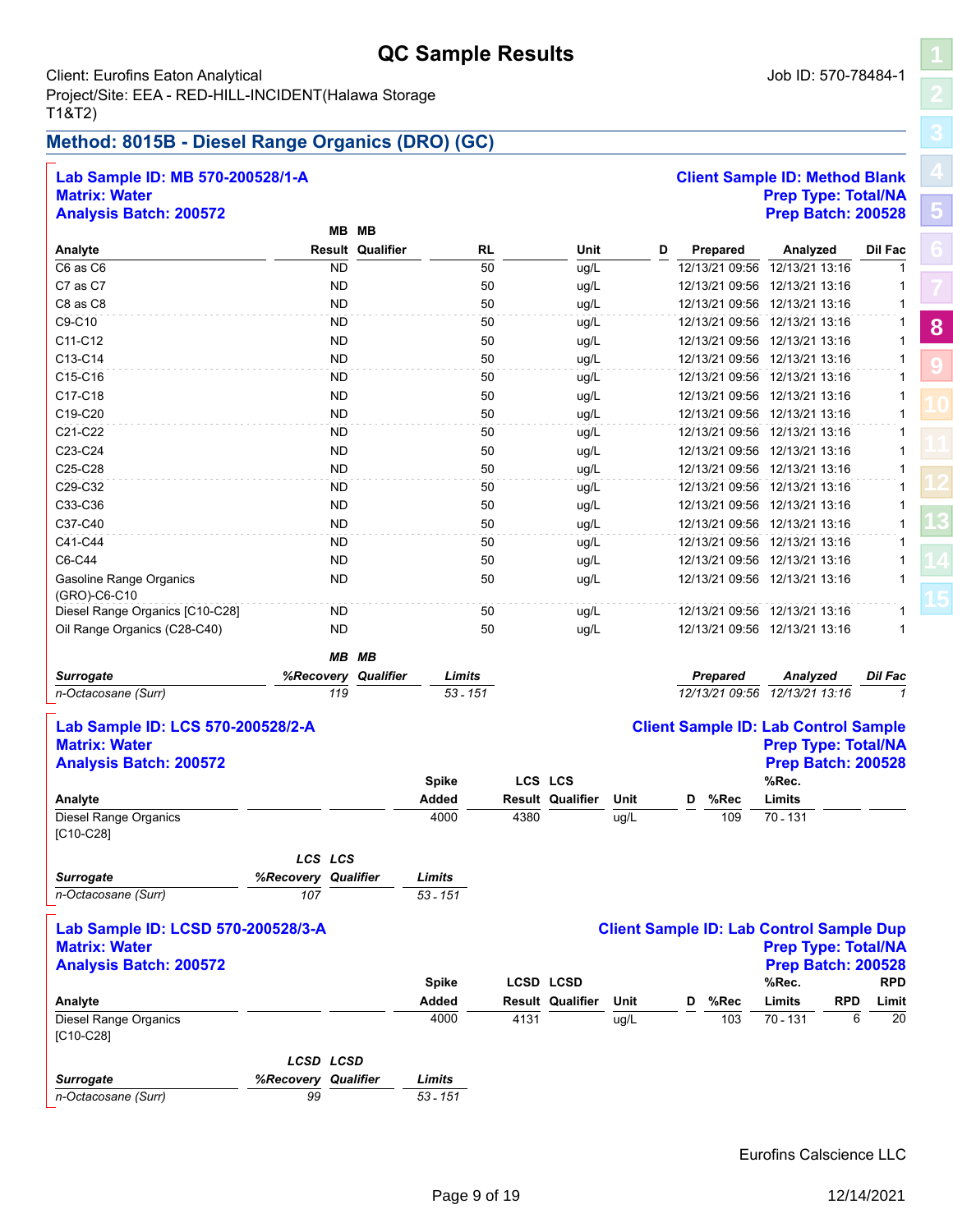### **QC Sample Results**

### Client: Eurofins Eaton Analytical and Society and Society and Society and Society and Society and Job ID: 570-78484-1 Project/Site: EEA - RED-HILL-INCIDENT(Halawa Storage T1&T2)

*Surrogate*

*n-Octacosane (Surr) 53 - 151*

*89*

*%Recovery Qualifier Limits*

### **Method: 8015B - Diesel Range Organics (DRO) (GC) (Continued)**

| Lab Sample ID: MB 570-200648/1-A               |                            |                         |              |      |                         |      |   |                 | <b>Client Sample ID: Method Blank</b>           |                     |   |
|------------------------------------------------|----------------------------|-------------------------|--------------|------|-------------------------|------|---|-----------------|-------------------------------------------------|---------------------|---|
| <b>Matrix: Water</b>                           |                            |                         |              |      |                         |      |   |                 | <b>Prep Type: Total/NA</b>                      |                     |   |
| <b>Analysis Batch: 200606</b>                  |                            |                         |              |      |                         |      |   |                 | Prep Batch: 200648                              |                     |   |
|                                                |                            | MB MB                   |              |      |                         |      |   |                 |                                                 |                     |   |
| Analyte                                        |                            | <b>Result Qualifier</b> | RL           |      | Unit                    | D    |   | Prepared        | Analyzed                                        | <b>Dil Fac</b>      |   |
| C6 as C6                                       |                            | <b>ND</b>               | 50           |      | ug/L                    |      |   | 12/13/21 14:01  | 12/13/21 15:52                                  | 1                   |   |
| C7 as C7                                       |                            | <b>ND</b>               | 50           |      | ug/L                    |      |   | 12/13/21 14:01  | 12/13/21 15:52                                  | 1                   |   |
| C8 as C8                                       |                            | <b>ND</b>               | 50           |      | ug/L                    |      |   |                 | 12/13/21 14:01 12/13/21 15:52                   | 1                   |   |
| C9-C10                                         |                            | <b>ND</b>               | 50           |      | ug/L                    |      |   |                 | 12/13/21 14:01 12/13/21 15:52                   | 1                   | 8 |
| C11-C12                                        |                            | <b>ND</b>               | 50           |      | ug/L                    |      |   |                 | 12/13/21 14:01 12/13/21 15:52                   | $\mathbf{1}$        |   |
| C13-C14                                        |                            | <b>ND</b>               | 50           |      | ug/L                    |      |   |                 | 12/13/21 14:01 12/13/21 15:52                   | 1                   |   |
| C15-C16                                        |                            | <b>ND</b>               | 50           |      | ug/L                    |      |   |                 | 12/13/21 14:01 12/13/21 15:52                   |                     |   |
| C17-C18                                        |                            | <b>ND</b>               | 50           |      | ug/L                    |      |   |                 | 12/13/21 14:01 12/13/21 15:52                   | 1                   |   |
| C19-C20                                        |                            | <b>ND</b>               | 50           |      | ug/L                    |      |   |                 | 12/13/21 14:01 12/13/21 15:52                   |                     |   |
| C21-C22                                        |                            | ND                      | 50           |      | ug/L                    |      |   |                 | 12/13/21 14:01 12/13/21 15:52                   | 1                   |   |
| C23-C24                                        |                            | ND.                     | 50           |      | ug/L                    |      |   |                 | 12/13/21 14:01 12/13/21 15:52                   | 1                   |   |
| C <sub>25</sub> -C <sub>28</sub>               |                            | <b>ND</b>               | 50           |      | ug/L                    |      |   |                 | 12/13/21 14:01 12/13/21 15:52                   | 1                   |   |
| C29-C32                                        |                            | <b>ND</b>               | 50           |      | ug/L                    |      |   |                 | 12/13/21 14:01 12/13/21 15:52                   | $\mathbf{1}$        |   |
| C33-C36                                        |                            | ND                      | 50           |      | ug/L                    |      |   |                 | 12/13/21 14:01 12/13/21 15:52                   | 1                   |   |
| C37-C40                                        |                            | <b>ND</b>               | 50           |      | ug/L                    |      |   |                 | 12/13/21 14:01 12/13/21 15:52                   | $\mathbf{1}$        |   |
| C41-C44                                        |                            | <b>ND</b>               | 50           |      | ug/L                    |      |   |                 | 12/13/21 14:01 12/13/21 15:52                   | 1                   |   |
| C6-C44                                         |                            | <b>ND</b>               | 50           |      | ug/L                    |      |   |                 | 12/13/21 14:01 12/13/21 15:52                   | 1                   |   |
|                                                |                            | <b>ND</b>               | 50           |      |                         |      |   |                 | 12/13/21 14:01 12/13/21 15:52                   | $\mathbf{1}$        |   |
| <b>Gasoline Range Organics</b><br>(GRO)-C6-C10 |                            |                         |              |      | ug/L                    |      |   |                 |                                                 |                     |   |
| Diesel Range Organics [C10-C28]                |                            | ND                      | 50           |      | ug/L                    |      |   |                 | 12/13/21 14:01 12/13/21 15:52                   |                     |   |
| Oil Range Organics (C28-C40)                   |                            | <b>ND</b>               | 50           |      | ug/L                    |      |   |                 | 12/13/21 14:01 12/13/21 15:52                   | 1                   |   |
|                                                |                            | MВ<br>MВ                |              |      |                         |      |   |                 |                                                 |                     |   |
| <b>Surrogate</b>                               | %Recovery                  | Qualifier               | Limits       |      |                         |      |   | <b>Prepared</b> | Analyzed                                        | Dil Fac             |   |
| n-Octacosane (Surr)                            |                            | 95                      | 53 - 151     |      |                         |      |   |                 | 12/13/21 14:01 12/13/21 15:52                   | $\mathbf{1}$        |   |
|                                                |                            |                         |              |      |                         |      |   |                 |                                                 |                     |   |
| Lab Sample ID: LCS 570-200648/2-A              |                            |                         |              |      |                         |      |   |                 | <b>Client Sample ID: Lab Control Sample</b>     |                     |   |
| <b>Matrix: Water</b>                           |                            |                         |              |      |                         |      |   |                 | <b>Prep Type: Total/NA</b>                      |                     |   |
| <b>Analysis Batch: 200606</b>                  |                            |                         |              |      |                         |      |   |                 | Prep Batch: 200648                              |                     |   |
|                                                |                            |                         | Spike        |      | LCS LCS                 |      |   |                 | %Rec.                                           |                     |   |
| Analyte                                        |                            |                         | Added        |      | Result Qualifier        | Unit | D | %Rec            | Limits                                          |                     |   |
| Diesel Range Organics<br>[C10-C28]             |                            |                         | 4000         | 4235 |                         | ug/L |   | 106             | 70 - 131                                        |                     |   |
|                                                |                            |                         |              |      |                         |      |   |                 |                                                 |                     |   |
|                                                | LCS LCS                    |                         |              |      |                         |      |   |                 |                                                 |                     |   |
| <b>Surrogate</b>                               | <b>%Recovery Qualifier</b> |                         | Limits       |      |                         |      |   |                 |                                                 |                     |   |
| n-Octacosane (Surr)                            | 97                         |                         | $53 - 151$   |      |                         |      |   |                 |                                                 |                     |   |
| Lab Sample ID: LCSD 570-200648/3-A             |                            |                         |              |      |                         |      |   |                 | <b>Client Sample ID: Lab Control Sample Dup</b> |                     |   |
| <b>Matrix: Water</b>                           |                            |                         |              |      |                         |      |   |                 | <b>Prep Type: Total/NA</b>                      |                     |   |
| <b>Analysis Batch: 200606</b>                  |                            |                         |              |      |                         |      |   |                 | <b>Prep Batch: 200648</b>                       |                     |   |
|                                                |                            |                         | <b>Spike</b> |      | <b>LCSD LCSD</b>        |      |   |                 | %Rec.                                           | <b>RPD</b>          |   |
| Analyte                                        |                            |                         | Added        |      | <b>Result Qualifier</b> | Unit | D | %Rec            | Limits                                          | <b>RPD</b><br>Limit |   |
| <b>Diesel Range Organics</b>                   |                            |                         | 4000         | 4385 |                         | ug/L |   | 110             | 70 - 131                                        | 20<br>3             |   |
| $[C10-C28]$                                    |                            |                         |              |      |                         |      |   |                 |                                                 |                     |   |
|                                                | <b>LCSD LCSD</b>           |                         |              |      |                         |      |   |                 |                                                 |                     |   |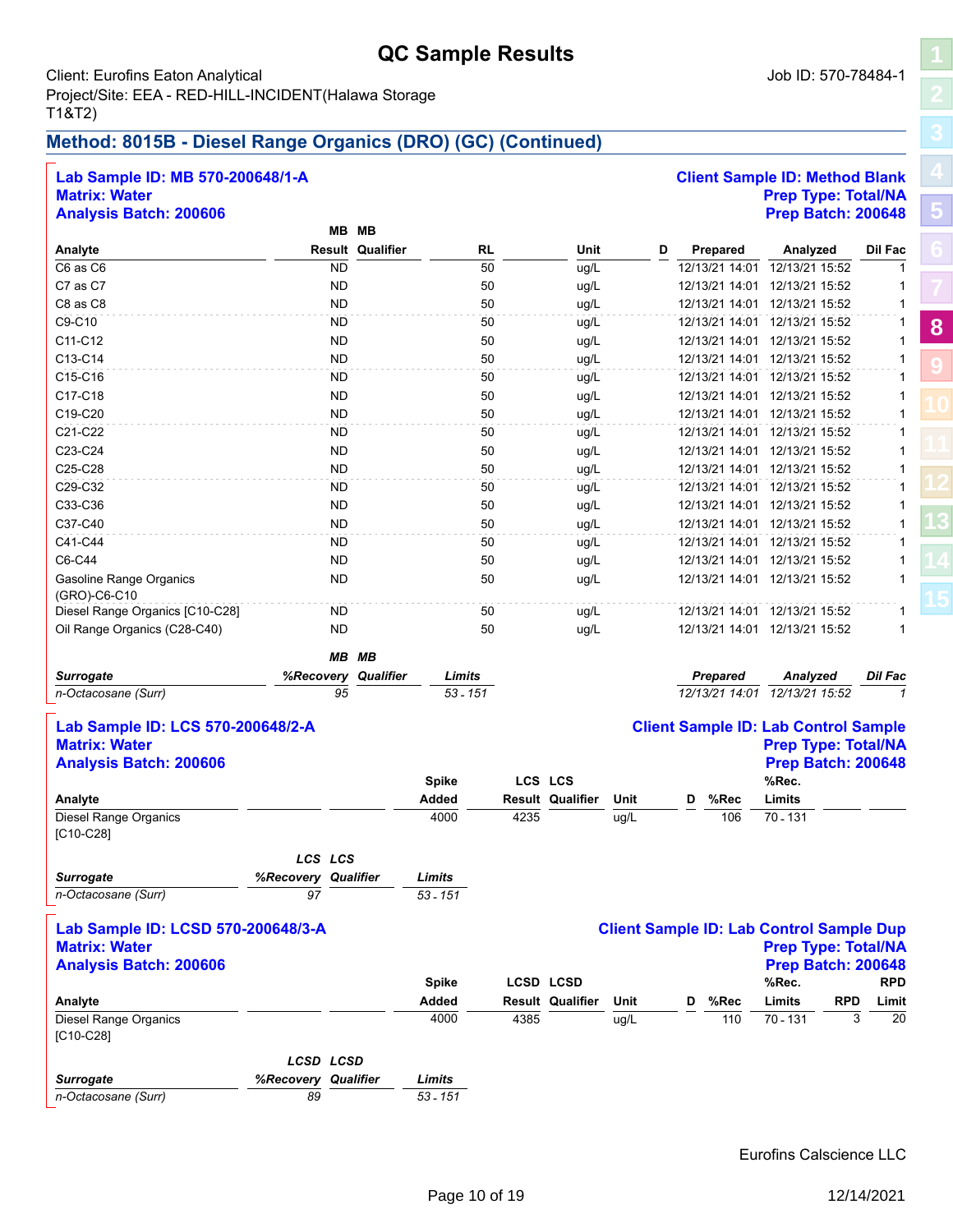### **QC Association Summary**

<span id="page-10-0"></span>Client: Eurofins Eaton Analytical and Society and Society and Society and Society and Society and Job ID: 570-78484-1 Project/Site: EEA - RED-HILL-INCIDENT(Halawa Storage T1&T2)

# **[5](#page-4-0)**

**[8](#page-8-0) [9](#page-10-0)**

### **GC Semi VOA Prep Batch: 200528**

| Lab Sample ID                 | <b>Client Sample ID</b>    | Prep Type        | <b>Matrix</b> | <b>Method</b> | <b>Prep Batch</b> |
|-------------------------------|----------------------------|------------------|---------------|---------------|-------------------|
| 570-78484-1                   | Halawa Storage Tank 1 (S1) | Total/NA         | Water         | 3510C         |                   |
| MB 570-200528/1-A             | <b>Method Blank</b>        | Total/NA         | Water         | 3510C         |                   |
| LCS 570-200528/2-A            | Lab Control Sample         | Total/NA         | Water         | 3510C         |                   |
| LCSD 570-200528/3-A           | Lab Control Sample Dup     | Total/NA         | Water         | 3510C         |                   |
| <b>Analysis Batch: 200572</b> |                            |                  |               |               |                   |
| Lab Sample ID                 | <b>Client Sample ID</b>    | Prep Type        | <b>Matrix</b> | <b>Method</b> | <b>Prep Batch</b> |
| MB 570-200528/1-A             | <b>Method Blank</b>        | Total/NA         | Water         | 8015B         | 200528            |
| LCS 570-200528/2-A            | Lab Control Sample         | Total/NA         | Water         | 8015B         | 200528            |
| LCSD 570-200528/3-A           | Lab Control Sample Dup     | Total/NA         | Water         | 8015B         | 200528            |
| <b>Analysis Batch: 200600</b> |                            |                  |               |               |                   |
| Lab Sample ID                 | <b>Client Sample ID</b>    | <b>Prep Type</b> | <b>Matrix</b> | <b>Method</b> | <b>Prep Batch</b> |
| 570-78484-1                   | Halawa Storage Tank 1 (S1) | Total/NA         | Water         | 8015B         | 200528            |
| <b>Analysis Batch: 200606</b> |                            |                  |               |               |                   |
| Lab Sample ID                 | <b>Client Sample ID</b>    | Prep Type        | <b>Matrix</b> | <b>Method</b> | <b>Prep Batch</b> |
| 570-78484-2                   | Halawa Storage Tank 2 (2)  | Total/NA         | Water         | 8015B         | 200648            |
| MB 570-200648/1-A             | <b>Method Blank</b>        | Total/NA         | Water         | 8015B         | 200648            |
| LCS 570-200648/2-A            | Lab Control Sample         | Total/NA         | Water         | 8015B         | 200648            |
| LCSD 570-200648/3-A           | Lab Control Sample Dup     | Total/NA         | Water         | 8015B         | 200648            |
| <b>Prep Batch: 200648</b>     |                            |                  |               |               |                   |
| Lab Sample ID                 | <b>Client Sample ID</b>    | Prep Type        | <b>Matrix</b> | <b>Method</b> | <b>Prep Batch</b> |
| 570-78484-2                   | Halawa Storage Tank 2 (2)  | Total/NA         | Water         | 3510C         |                   |
| MB 570-200648/1-A             | <b>Method Blank</b>        | Total/NA         | Water         | 3510C         |                   |
| LCS 570-200648/2-A            | Lab Control Sample         | Total/NA         | Water         | 3510C         |                   |
| LCSD 570-200648/3-A           | Lab Control Sample Dup     | Total/NA         | Water         | 3510C         |                   |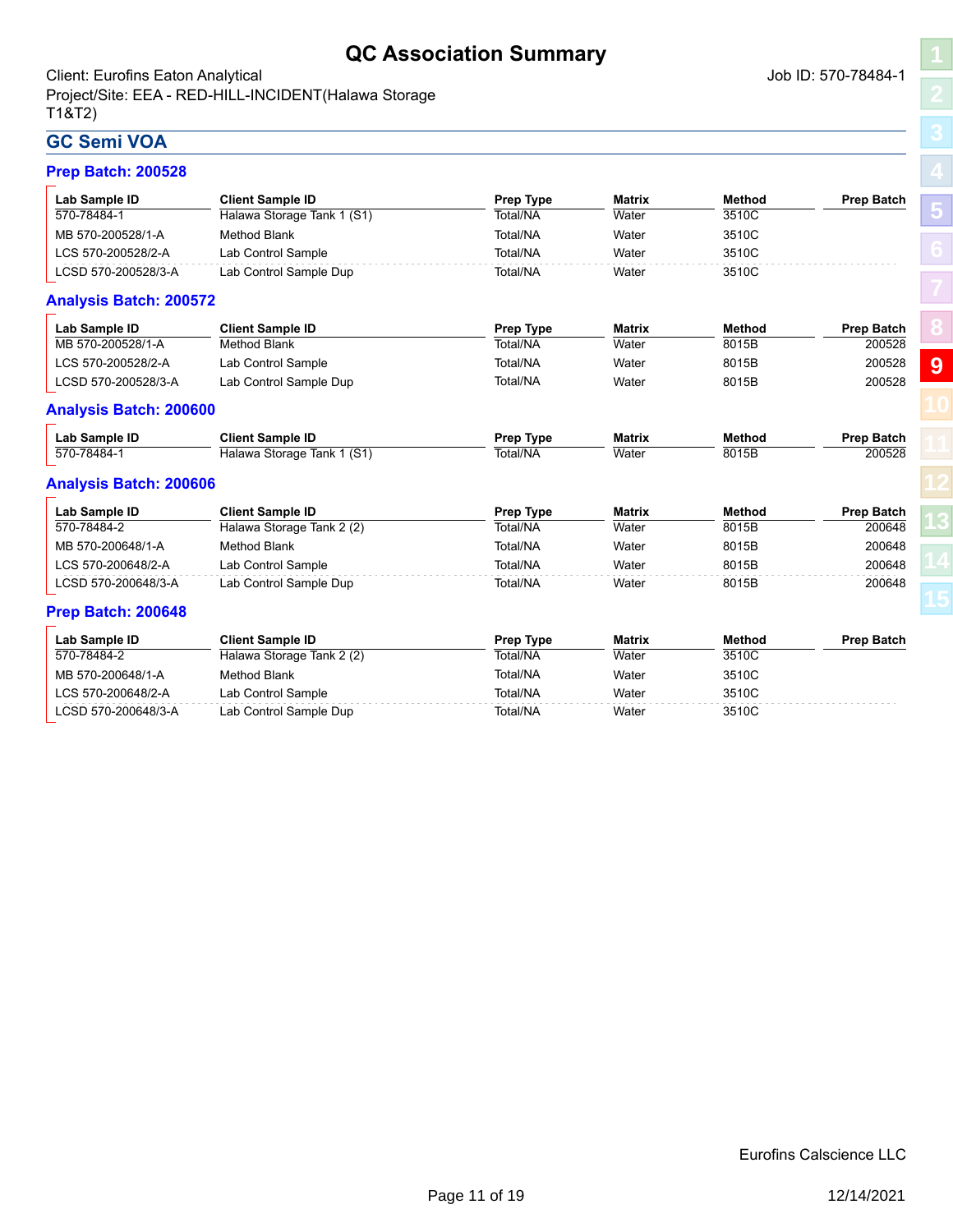<span id="page-11-0"></span>

| <b>Client: Eurofins Eaton Analytical</b><br>Project/Site: EEA - RED-HILL-INCIDENT(Halawa Storage<br>T1&T2) |              |                      |            |        |                |               |               |                            |                               | Job ID: 570-78484-1  |    |
|------------------------------------------------------------------------------------------------------------|--------------|----------------------|------------|--------|----------------|---------------|---------------|----------------------------|-------------------------------|----------------------|----|
| <b>Client Sample ID: Halawa Storage Tank 1 (S1)</b>                                                        |              |                      |            |        |                |               |               | Lab Sample ID: 570-78484-1 |                               |                      |    |
| Date Collected: 12/09/21 12:50<br>Date Received: 12/11/21 10:30                                            |              |                      |            |        |                |               |               |                            |                               | <b>Matrix: Water</b> |    |
|                                                                                                            | <b>Batch</b> | <b>Batch</b>         |            | Dil    | <b>Initial</b> | Final         | <b>Batch</b>  | Prepared                   |                               |                      | 5  |
| Prep Type                                                                                                  | Type         | Method               | <b>Run</b> | Factor | <b>Amount</b>  | <b>Amount</b> | <b>Number</b> | or Analyzed                | Analyst                       | Lab                  |    |
| Total/NA                                                                                                   | Prep         | 3510C                |            |        | 251.1 mL       | $2.5$ mL      | 200528        | 12/13/21 09:56             | UFLU                          | ECL <sub>1</sub>     |    |
| Total/NA                                                                                                   | Analysis     | 8015B                |            |        |                |               | 200600        | 12/13/21 18:09 N5Y3        |                               | ECL <sub>1</sub>     |    |
|                                                                                                            |              | Instrument ID: GC50  |            |        |                |               |               |                            |                               |                      |    |
| Client Sample ID: Halawa Storage Tank 2 (2)<br>Date Collected: 12/09/21 13:10                              |              |                      |            |        |                |               |               | Lab Sample ID: 570-78484-2 |                               | <b>Matrix: Water</b> |    |
| Date Received: 12/11/21 10:30                                                                              |              |                      |            |        |                |               |               |                            |                               |                      |    |
|                                                                                                            | <b>Batch</b> | <b>Batch</b>         |            | Dil    | <b>Initial</b> | Final         | <b>Batch</b>  | Prepared                   |                               |                      |    |
| Prep Type                                                                                                  | Type         | Method               | Run        | Factor | Amount         | Amount        | <b>Number</b> | or Analyzed                | Analyst                       | Lab                  | 10 |
| Total/NA                                                                                                   | Prep         | 3510C                |            |        | 245.8 mL       | $2.5$ mL      | 200648        | 12/13/21 14:01             | N <sub>5</sub> Y <sub>3</sub> | ECL <sub>1</sub>     |    |
| Total/NA                                                                                                   | Analysis     | 8015B                |            |        |                |               | 200606        | 12/13/21 18:17 N5Y3        |                               | ECL <sub>1</sub>     |    |
|                                                                                                            |              | Instrument ID: GC93A |            |        |                |               |               |                            |                               |                      |    |
|                                                                                                            |              |                      |            |        |                |               |               |                            |                               |                      |    |

### **Laboratory References:**

ECL 1 = Eurofins Calscience LLC Lincoln, 7440 Lincoln Way, Garden Grove, CA 92841, TEL (714)895-5494

### **Lab Chronicle**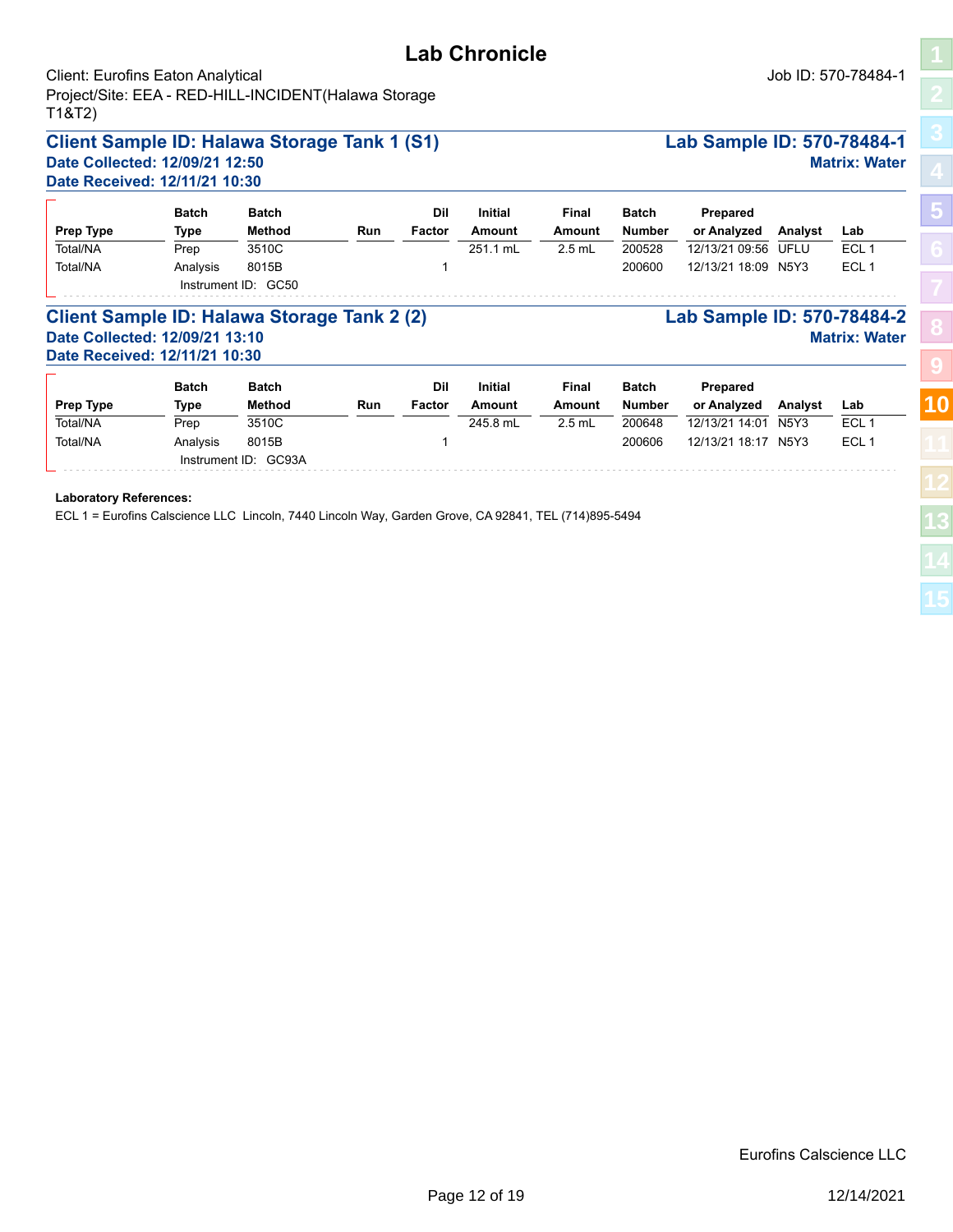### **Accreditation/Certification Summary**

<span id="page-12-0"></span>Client: Eurofins Eaton Analytical and Society and Society and Society and Society and Society and Job ID: 570-78484-1 Project/Site: EEA - RED-HILL-INCIDENT(Halawa Storage T1&T2)

### **Laboratory: Eurofins Calscience LLC**

The accreditations/certifications listed below are applicable to this report.

| <b>Authority</b> | Program      | <b>Identification Number</b> | <b>Expiration Date</b> |
|------------------|--------------|------------------------------|------------------------|
| California       | State        | 2944                         | 09-30-22               |
| Oregon           | <b>NELAP</b> | CA300001                     | $01-30-22$             |

Eurofins Calscience LLC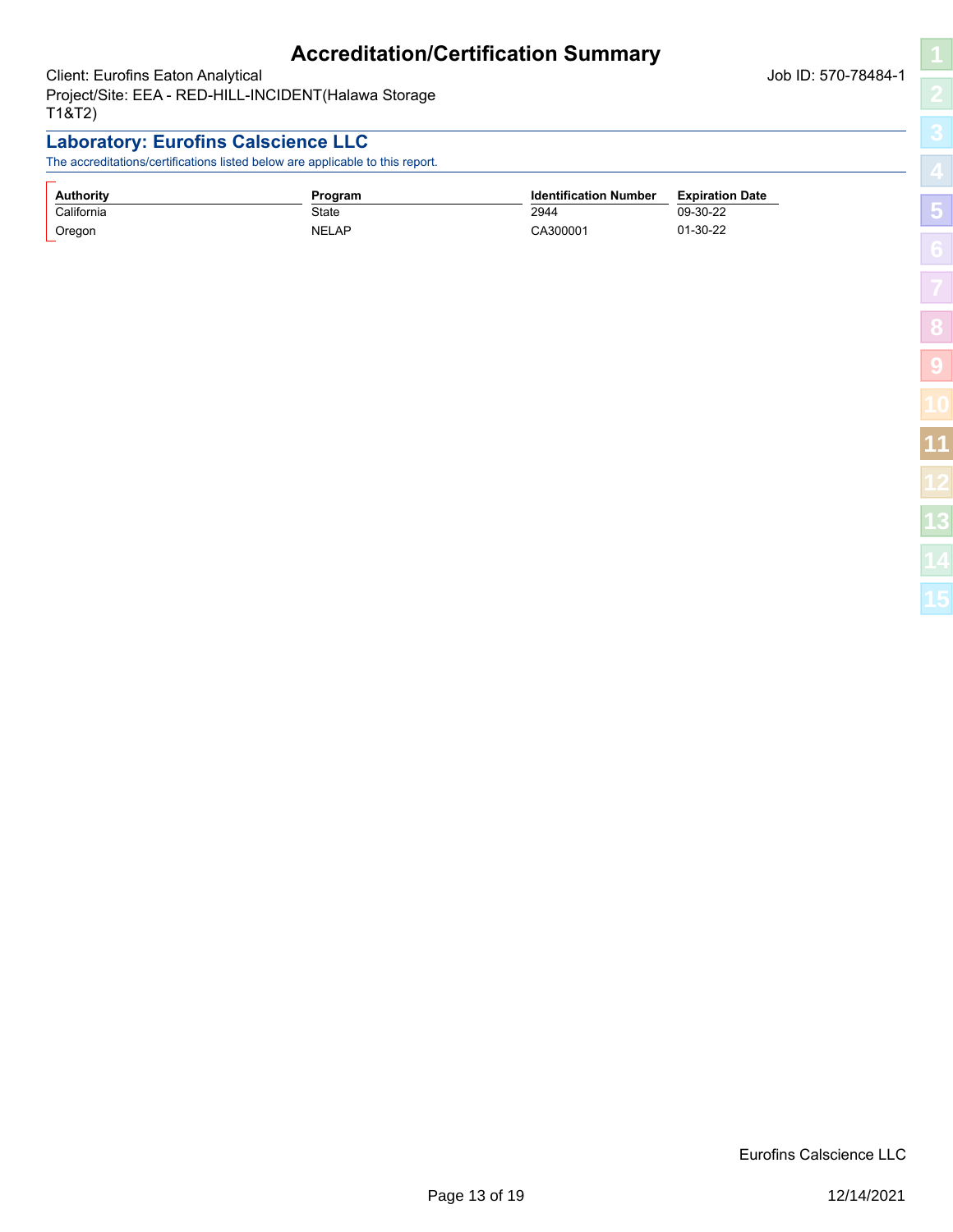### <span id="page-13-0"></span>Client: Eurofins Eaton Analytical and Society and Society and Society and Society and Society and Job ID: 570-78484-1 Project/Site: EEA - RED-HILL-INCIDENT(Halawa Storage T1&T2)

| I                                                                                                 |
|---------------------------------------------------------------------------------------------------|
|                                                                                                   |
|                                                                                                   |
| ֖֖֖֖ׅ֖֖֧֧֧֧֦֧֧֪֪֪֪֪֪֪֪֪֪֪֪֪֪֪֪֪֪֪֪֪֪֪֪֪֚֚֚֚֚֚֚֚֚֚֚֚֚֚֚֚֚֚֬֡֡֓֡֡֬֝֬֝֓֡֬֓֡֬֓֡֬֓֞֬֓֡֬֓֝֬֝֬֞֬֞֓֞֬֝֬֞֓ |
|                                                                                                   |
| Ï<br>l                                                                                            |
|                                                                                                   |
|                                                                                                   |
| ו<br>ו<br>j                                                                                       |
| I                                                                                                 |
| í                                                                                                 |
| İ                                                                                                 |
|                                                                                                   |

| Method | <b>Method Description</b>                    | Protocol | Laboratory |
|--------|----------------------------------------------|----------|------------|
| 8015B  | Diesel Range Organics (DRO) (GC)             | SW846    | <b>ECL</b> |
| 3510C  | Liquid-Liquid Extraction (Separatory Funnel) | SW846    | ECL.       |

### **Protocol References:**

SW846 = "Test Methods For Evaluating Solid Waste, Physical/Chemical Methods", Third Edition, November 1986 And Its Updates.

#### **Laboratory References:**

ECL 1 = Eurofins Calscience LLC Lincoln, 7440 Lincoln Way, Garden Grove, CA 92841, TEL (714)895-5494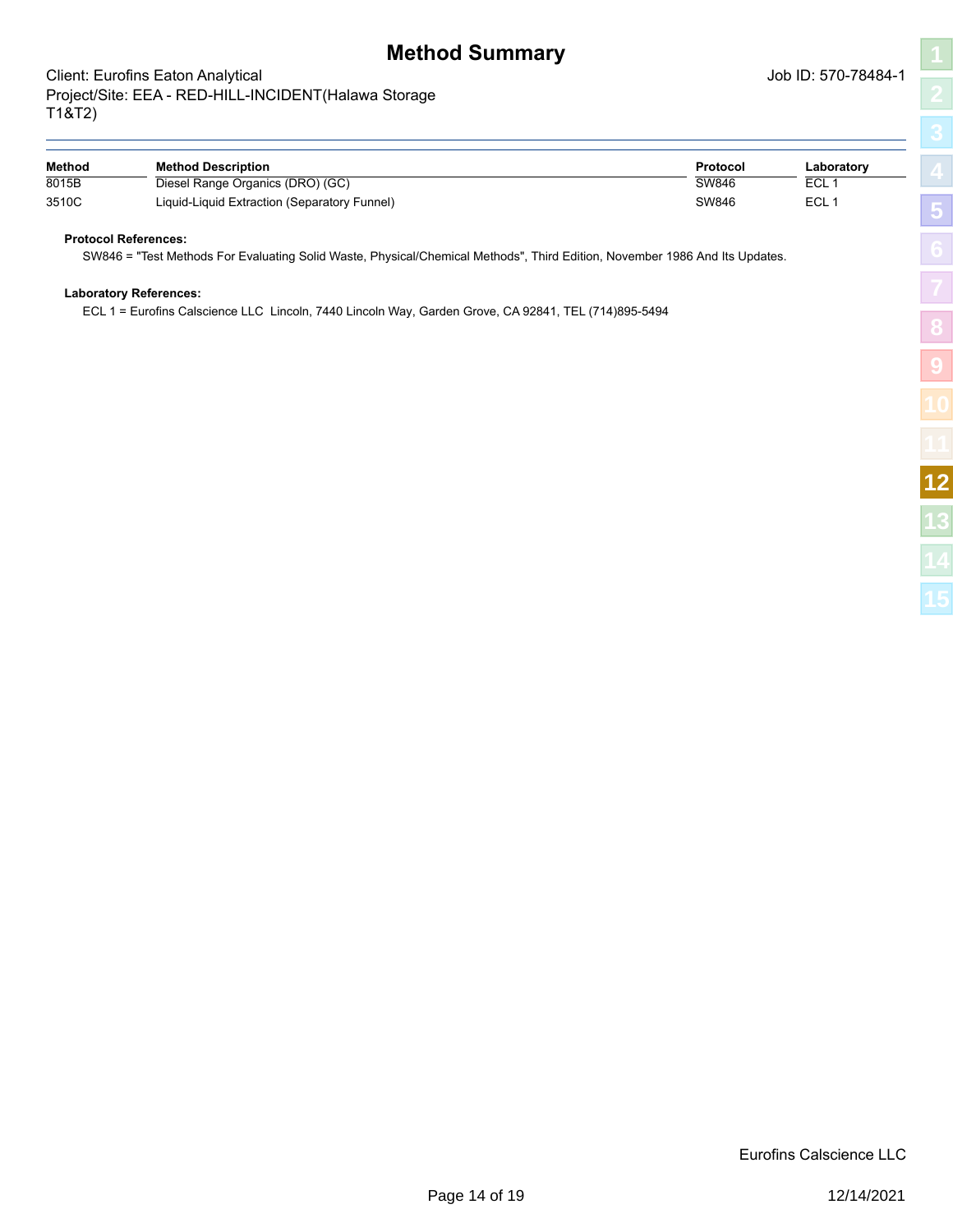**Sample Summary**

**Lab Sample ID Client Sample ID Matrix Collected Received** 570-78484-1 
Halawa Storage Tank 1 (S1) 
Water 
Water 12/09/21 12:50 12/11/21 10:30 570-78484-2 Halawa Storage Tank 2 (2) Water 12/09/21 13:10 12/11/21 10:30

<span id="page-14-0"></span>Client: Eurofins Eaton Analytical and Society and Society and Society and Society and Society and Job ID: 570-78484-1 Project/Site: EEA - RED-HILL-INCIDENT(Halawa Storage T1&T2)

| I<br>$\overline{1}$                |
|------------------------------------|
|                                    |
| l                                  |
|                                    |
|                                    |
| $\overline{\phantom{a}}$           |
| i<br>l<br>$\overline{\phantom{a}}$ |
| Í<br>I                             |
|                                    |
|                                    |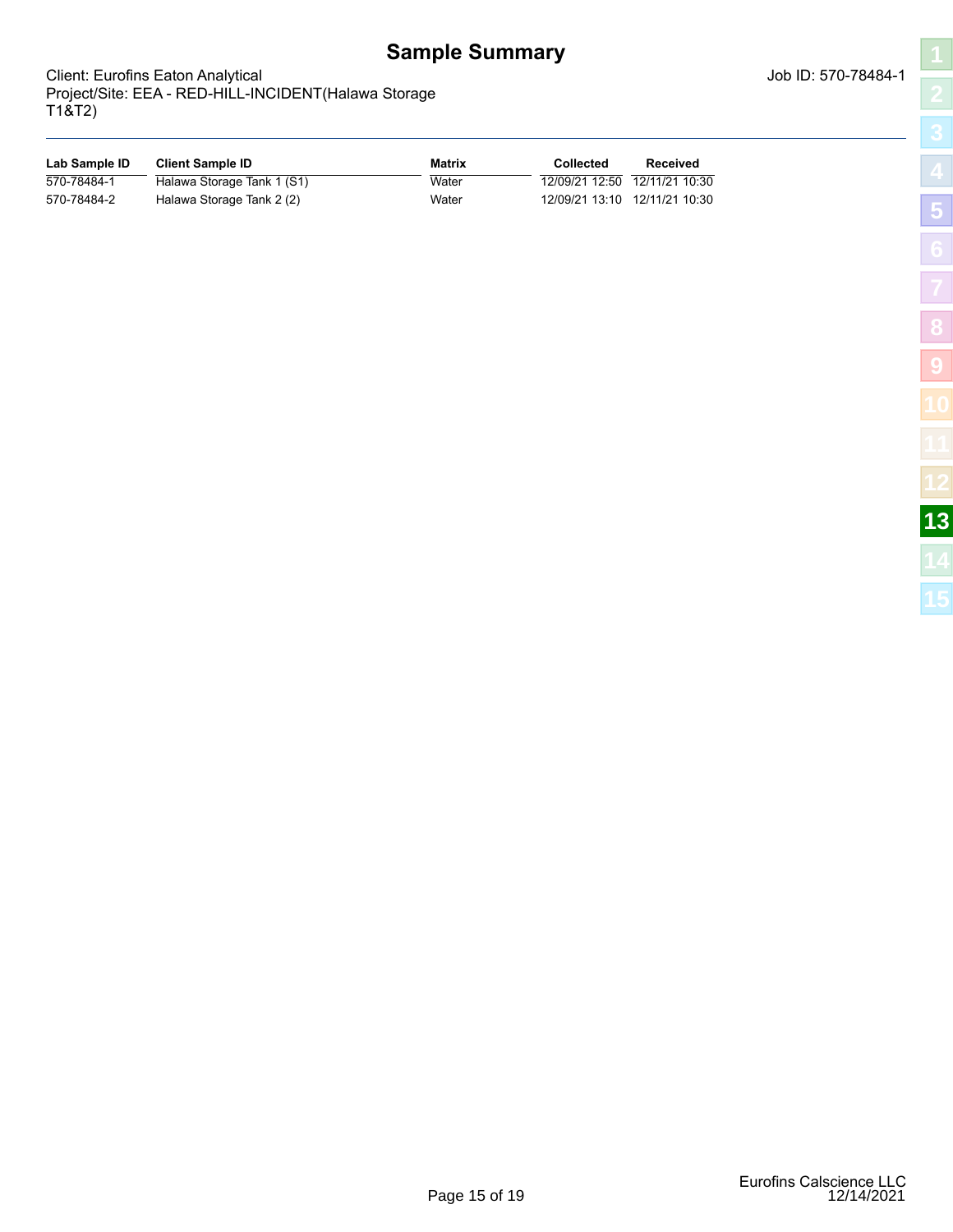<span id="page-15-0"></span>

|                      | Ш<br>A eurofins                                            |                                                                   |                                                                                       |                       |               |                          | CHAIN OF CUSTODY RECORD                                                                                                |                                                                                     | <u>Martin September 1999 – September 1999 – September 1999 – September 1999 – September 1999 – September 1999 – S</u><br>570-78484 Chain of Custody |               |                                                     |  |
|----------------------|------------------------------------------------------------|-------------------------------------------------------------------|---------------------------------------------------------------------------------------|-----------------------|---------------|--------------------------|------------------------------------------------------------------------------------------------------------------------|-------------------------------------------------------------------------------------|-----------------------------------------------------------------------------------------------------------------------------------------------------|---------------|-----------------------------------------------------|--|
|                      |                                                            | Ì<br>¢<br>Ч                                                       | EUROFINS EATON ANALYTICAL USE ONL                                                     |                       | خ             |                          |                                                                                                                        |                                                                                     |                                                                                                                                                     |               |                                                     |  |
|                      |                                                            |                                                                   | LOGIN COMMENTS-                                                                       |                       |               |                          |                                                                                                                        |                                                                                     | SAMPLES CHECKED AGAINST COC BY                                                                                                                      |               |                                                     |  |
|                      | 750 Royal Oaks Drive, Suite 100<br>Monrovia, CA 91016-3629 |                                                                   |                                                                                       |                       |               |                          |                                                                                                                        |                                                                                     | SAMPLES LOGGED IN BY                                                                                                                                |               |                                                     |  |
|                      |                                                            |                                                                   | SAMPLE TEMP RECEIVED AT:                                                              |                       |               |                          |                                                                                                                        |                                                                                     | SAMPLES REC'D DAY OF COLLECTION?                                                                                                                    |               | (check for yes)                                     |  |
|                      | Phone 626 386 1100<br>Fax 626 386 1101                     |                                                                   | Colton / No California / Arizona                                                      |                       |               |                          | (Compliance 4±2°C<br>ပ္ခ                                                                                               |                                                                                     |                                                                                                                                                     |               |                                                     |  |
|                      | 800 566 LABS (800 566 5227)                                |                                                                   | Monrovia                                                                              |                       |               |                          | °C (Compliance 4 ± 2 °C)                                                                                               |                                                                                     |                                                                                                                                                     |               |                                                     |  |
|                      |                                                            |                                                                   | CONDITION OF BLUE ICE: Frozen                                                         |                       |               |                          | METHOD OF SHIPMENT: Pick-Up / Walk-In / FedEx / UPS / DHL / Area Fast / Top Line / Other<br>Thawed<br>Partially Frozen | Wet lce                                                                             | No Ice                                                                                                                                              |               |                                                     |  |
|                      |                                                            |                                                                   |                                                                                       |                       |               |                          |                                                                                                                        |                                                                                     |                                                                                                                                                     |               |                                                     |  |
|                      | TO BE COMPLETED BY SAMPLER<br>COMPANYIAGENCY NAME          |                                                                   |                                                                                       |                       |               |                          |                                                                                                                        | (check for yes)                                                                     |                                                                                                                                                     |               | (check for yes)                                     |  |
|                      |                                                            |                                                                   | PROJECT CODE                                                                          |                       |               |                          |                                                                                                                        | <b>COMPLIANCE SAMPLES</b>                                                           | NON-COMPLIANCE SAMPLES                                                                                                                              |               | $\boldsymbol{\times}$                               |  |
|                      | State of Hawaii DOH                                        |                                                                   |                                                                                       | HAWAII-DOH            |               |                          | Type of samples (circle one)                                                                                           | ROUTINE SPECIAL CONFIRMATION<br>- Requires state EDD                                | REGULATION INVOLVED                                                                                                                                 |               | (eg. SDWA, Phase V NPDES, FDA,<br>Response Sat pl g |  |
| EEA CLIENT CODE      |                                                            | #doL                                                              | SAMPLE GROUP                                                                          |                       |               |                          |                                                                                                                        | SEE ATTACHED BOTTLE ORDER FOR ANALYSES                                              |                                                                                                                                                     |               | (check for yes), OR                                 |  |
|                      | HAWAII                                                     | <b>P-CARD</b>                                                     |                                                                                       | RED-HILL-INCIDENT     |               |                          |                                                                                                                        | list ANALYSES REQUIRED (enter number of bottles sent for each test for each sample) |                                                                                                                                                     |               |                                                     |  |
| Standard TAT         |                                                            |                                                                   | $\overline{\text{sn}}$                                                                | 1 wk __ 3 dayX_ 2 day |               | 1 day                    |                                                                                                                        |                                                                                     |                                                                                                                                                     |               |                                                     |  |
| <b>SAMPLE DATE</b>   | <b>SAMPLE TIME</b>                                         | <b>SAMPLE ID</b>                                                  | CLIENT LAB ID                                                                         | <b>XIRTAM</b>         | Hg blei i     | (cejania)<br>Source Temp | (betenitolda)<br>Motor oil<br>bns lesieQ 8108 H91<br>Motor oil<br>bns leeis0 cr08 H91                                  |                                                                                     |                                                                                                                                                     |               | SAMPLER COMMENTS                                    |  |
| स्करी                | se<br>P                                                    | Ailee Hatawa Straft                                               |                                                                                       | Water                 |               |                          |                                                                                                                        |                                                                                     |                                                                                                                                                     |               |                                                     |  |
| स्क्ष्म              | है                                                         | Alea Halawa Shar Pump Room Pre Chlor                              |                                                                                       |                       |               |                          |                                                                                                                        |                                                                                     |                                                                                                                                                     |               |                                                     |  |
|                      |                                                            |                                                                   |                                                                                       | Water                 |               |                          | $\overline{\phantom{0}}$                                                                                               |                                                                                     |                                                                                                                                                     |               |                                                     |  |
| स्किम                | $\frac{1}{2}$                                              | Alea Malawa Shaft Pest Chlor                                      |                                                                                       | Water                 |               |                          | $\mathbf{r}$                                                                                                           |                                                                                     |                                                                                                                                                     |               | Bill and Report to EEA<br>Monrovia                  |  |
| $12 - 9 - 21$        | 1250                                                       | V<br>Halawa Storage Tank 1 (S1)                                   |                                                                                       | Water                 |               |                          | $\overline{ }$                                                                                                         |                                                                                     |                                                                                                                                                     |               |                                                     |  |
| $12 - 9 - 21$        | 1310                                                       | Halawa Storage Tank 2 (2)                                         |                                                                                       | Water                 |               |                          | $\blacksquare$                                                                                                         |                                                                                     |                                                                                                                                                     |               |                                                     |  |
|                      |                                                            |                                                                   |                                                                                       |                       |               |                          |                                                                                                                        |                                                                                     |                                                                                                                                                     |               |                                                     |  |
|                      |                                                            |                                                                   |                                                                                       |                       |               |                          |                                                                                                                        |                                                                                     |                                                                                                                                                     |               |                                                     |  |
|                      |                                                            |                                                                   |                                                                                       |                       |               |                          |                                                                                                                        |                                                                                     |                                                                                                                                                     |               | mpatto<br>XGC<br>ę<br>en stusk                      |  |
|                      |                                                            |                                                                   |                                                                                       |                       |               |                          |                                                                                                                        |                                                                                     |                                                                                                                                                     |               |                                                     |  |
|                      |                                                            |                                                                   |                                                                                       |                       |               |                          |                                                                                                                        |                                                                                     |                                                                                                                                                     |               |                                                     |  |
|                      |                                                            | RGW = Raw Ground Water<br>* MATRIX TYPES: RSW = Raw Surface Water | $\mathsf{CFW}$ = Chlor(am)inated Finished Wat<br>$\mathsf{FW}$ = Other Finished Water |                       | ē             |                          | SEAW = Sea Water<br>WW = Waste Water                                                                                   | $BW = Botted Water$<br>$SW =$ Storm Water                                           | $SO = Soli$<br>$SL = Sludge$                                                                                                                        | Ō             | = Other - Please Identify                           |  |
|                      |                                                            | <b>AMATURE</b>                                                    |                                                                                       |                       | PRINT NAME    |                          |                                                                                                                        | COMPANY/TITLE                                                                       |                                                                                                                                                     | DATE          | TIME                                                |  |
| SAMPLED BY           |                                                            |                                                                   |                                                                                       |                       | Melvin Tokuda |                          |                                                                                                                        | Hawaii Department of Health                                                         |                                                                                                                                                     | $12 - 9 - 21$ | 1310                                                |  |
| RELINQUISHED BY      |                                                            |                                                                   |                                                                                       |                       | Melvin Tokuda |                          |                                                                                                                        | Hawaii Department of Health                                                         |                                                                                                                                                     |               |                                                     |  |
| RECEIVEDEY<br>RELINO |                                                            |                                                                   |                                                                                       | $\bar{z}$<br>メン       | ħ             |                          |                                                                                                                        |                                                                                     | ્ર                                                                                                                                                  | ۳             | 7                                                   |  |
| RECEIVED             |                                                            |                                                                   |                                                                                       |                       | YWK.          |                          |                                                                                                                        |                                                                                     |                                                                                                                                                     | Φ             |                                                     |  |
|                      |                                                            |                                                                   |                                                                                       | riense                |               | $2762 - 443$             |                                                                                                                        |                                                                                     |                                                                                                                                                     | لو<br>E       | Ò<br>្ត                                             |  |
|                      |                                                            |                                                                   |                                                                                       |                       |               |                          |                                                                                                                        | کر پر درک<br>م<br>لی                                                                |                                                                                                                                                     |               | ö,<br>PAGE,                                         |  |
|                      |                                                            |                                                                   |                                                                                       |                       |               |                          |                                                                                                                        |                                                                                     |                                                                                                                                                     |               |                                                     |  |

**[5](#page-4-0)**

**[8](#page-8-0)**

**[9](#page-10-0)**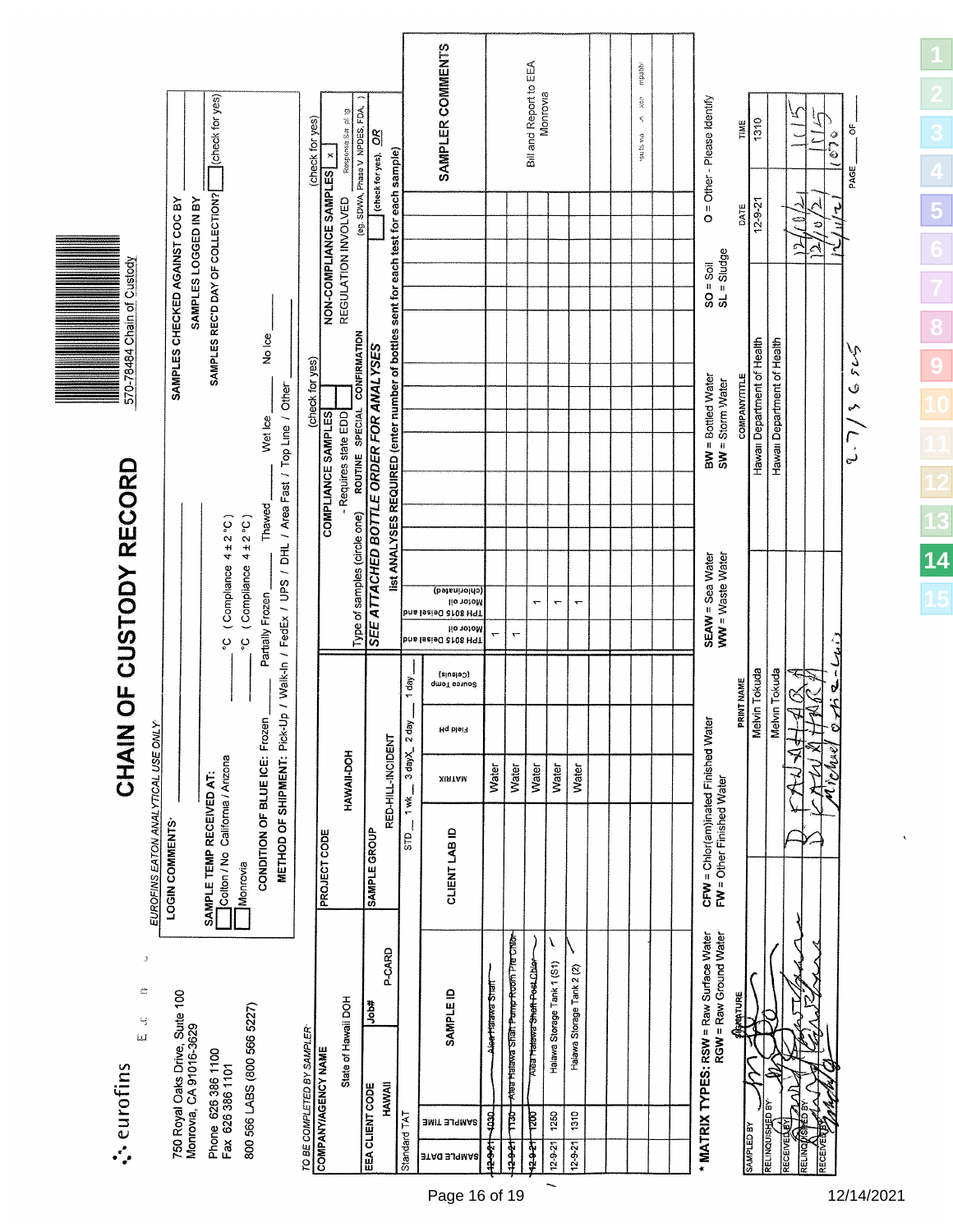

After printing this label

1 Use the Print button on this page to print your label to your laster or institute parcode portion of the label can be read and scanned.<br>2 Fold the printed page along the horizontal line<br>3 Place label in shipping pouc

cancement of your regist occunt number for the service conditions in the fedEx Service Guide, available on fedex.com.FedEx will not be responsible for any our registive of \$100 current and the tedEx Service conditions in t



**[13](#page-14-0)**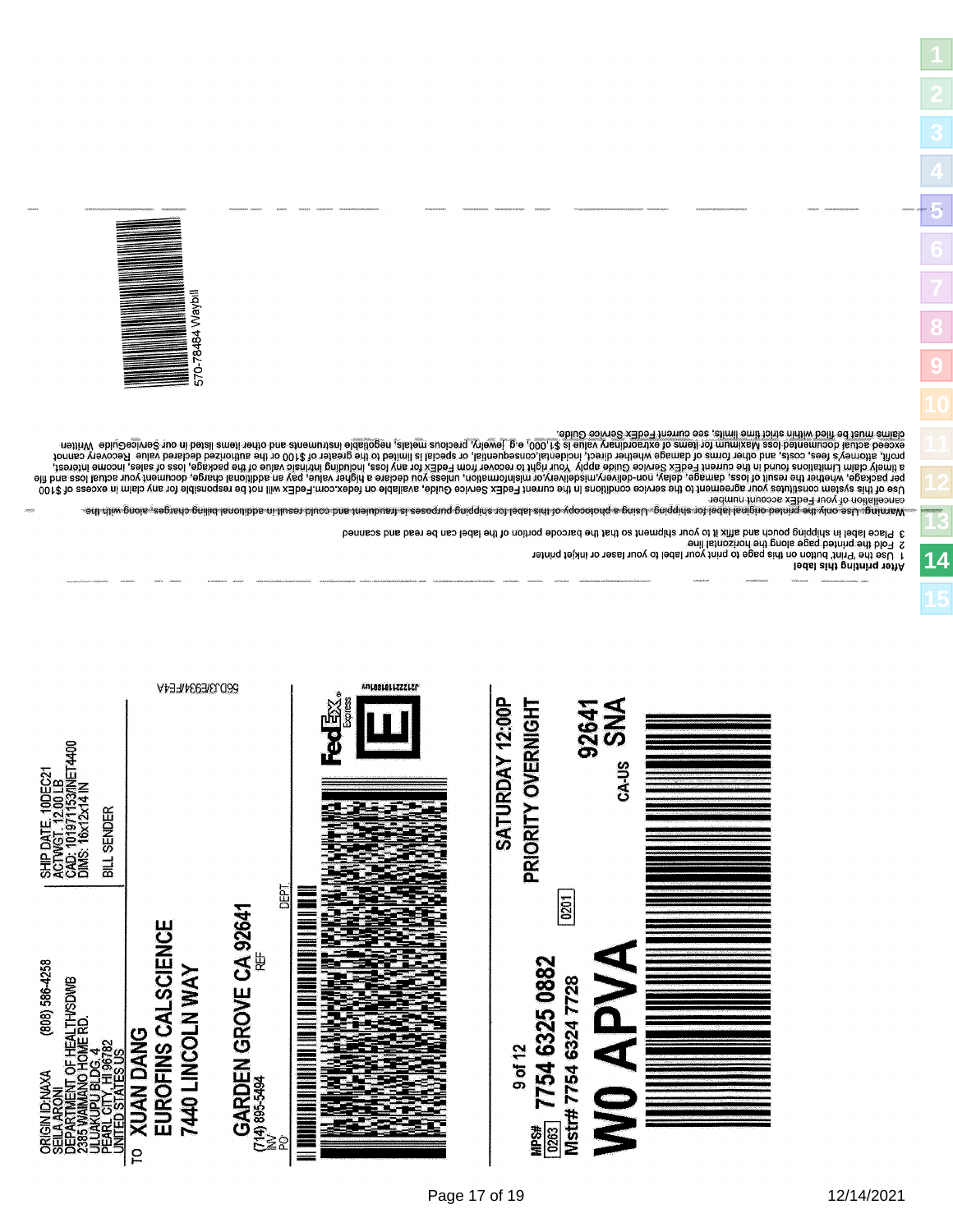|                            |                                                       |                                                            | (check for yes)                                              |                                                            |                                                                                          | (check for yes)                                            | Response Sat pling<br>×                                                         | (eg. SDWA, Phase V NPDES, FDA,<br>(check for yes), OR |                                                                                     | SAMPLER COMMENTS                                                                      |                   |                                        | <b>Bill and Report to EEA</b><br>Monrovia |                      |                           |  | rdriteg.<br>$\mathop{\mathfrak{K}}$<br>su's via |  | $O = O$ ther - Please Identify                                         | TIME                 | 1310                        |                            | Ā.                  | نبه<br>چا         | رے پڑ بھا                        | P,<br>PAGE                                                           |
|----------------------------|-------------------------------------------------------|------------------------------------------------------------|--------------------------------------------------------------|------------------------------------------------------------|------------------------------------------------------------------------------------------|------------------------------------------------------------|---------------------------------------------------------------------------------|-------------------------------------------------------|-------------------------------------------------------------------------------------|---------------------------------------------------------------------------------------|-------------------|----------------------------------------|-------------------------------------------|----------------------|---------------------------|--|-------------------------------------------------|--|------------------------------------------------------------------------|----------------------|-----------------------------|----------------------------|---------------------|-------------------|----------------------------------|----------------------------------------------------------------------|
|                            |                                                       | SAMPLES CHECKED AGAINST COC BY.<br>SAMPLES LOGGED IN BY:   | SAMPLES REC'D DAY OF COLLECTION?                             |                                                            |                                                                                          |                                                            | NON-COMPLIANCE SAMPLES<br>REGULATION INVOLVED                                   |                                                       |                                                                                     |                                                                                       |                   |                                        |                                           |                      |                           |  |                                                 |  | $SO = Sol\nSL = Sludge$                                                | DATE                 | $12 - 9 - 21$               |                            | ٣<br>स्             | Ď<br>$\mathbb{Z}$ |                                  |                                                                      |
| 570-78485 Chain of Custody |                                                       |                                                            |                                                              | No loe<br>Wet loe                                          |                                                                                          | (check for yes)                                            | ROUTINE SPECIAL CONFIRMATION<br>Requires state EDD<br><b>COMPLIANCE SAMPLES</b> | <b>SEE ATTACHED BOTTLE ORDER FOR ANALYSES</b>         | list ANALYSES REQUIRED (enter number of bottles sent for each test for each sample) |                                                                                       |                   |                                        |                                           |                      |                           |  |                                                 |  | BW=BottledWater<br>SW=Storm Water                                      | <b>COMPANY/TITLE</b> | Hawaii Department of Health | Hawai Department of Health |                     |                   |                                  | ぐら<br>$\sum_{i=1}^{n}$<br>$\tilde{\mathcal{L}}_{V}$<br>$\frac{3}{2}$ |
| OF CUSTODY RECORD          |                                                       |                                                            | Compliance 4 ± 2 °C<br><b>ب</b>                              | Thawed<br>(Compliance 4 ± 2 °C)<br>Partially Frozen<br>ပ္ပ | METHOD OF SHIPMENT: Pick-Up / Walk-In / FedEx / UPS / DHL / Area Fast / Top Line / Other |                                                            | Type of samples (circle one)                                                    |                                                       |                                                                                     | (betanitolds)<br>Motor oil<br>bns lesieQ &t08 H91<br>Motor oil<br>bns lesieQ &t08 H9T |                   | $\blacksquare$                         | $\overline{\phantom{0}}$                  | $\mathbf{r}$         | $\blacksquare$            |  |                                                 |  | SEAW = Sea Water<br>WW = Waste Water                                   |                      |                             |                            |                     |                   |                                  |                                                                      |
| NNHAIN                     |                                                       |                                                            |                                                              | ċ                                                          |                                                                                          |                                                            |                                                                                 |                                                       | 1 day<br>3 dayX_ 2 day                                                              | (sinsieg)<br>Source Temp<br>Fieid ph                                                  |                   |                                        |                                           |                      |                           |  |                                                 |  |                                                                        | PRINT NAME           | Melvin Tokuda               | Melvin Tokuda              | Ŕ<br>Ţ<br>ラ         | y<br>K            | $\mathbf{y}$<br>r sf<br>n<br>્રુ |                                                                      |
|                            | EUROFINS EATON ANALYTICAL USE ONLY<br>LOGIN COMMENTS: |                                                            | Colton / No California / Arizona<br>SAMPLE TEMP RECEIVED AT: | CONDITION OF BLUE ICE: Froze<br>Monrovia                   |                                                                                          |                                                            | HAWAII-DOH<br>PROJECT CODE                                                      | SAMPLE GROUP                                          | RED-HILL-INCIDENT<br>$1$ wk $\overline{\phantom{0}}$<br>$\frac{1}{\sin \theta}$     | XIATAM<br>CLIENT LAB ID                                                               | Water             | Water                                  | Water                                     | Water                | Water                     |  |                                                 |  | CFW = Chlor(am)inated Finished Water<br>FW = Other Finished Water      |                      |                             |                            | $\widetilde{\star}$ |                   |                                  |                                                                      |
| Eaton Analytical           |                                                       |                                                            |                                                              |                                                            |                                                                                          |                                                            |                                                                                 | 巷<br>乌                                                | <b>P-CARD</b>                                                                       | <b>SAMPLE ID</b>                                                                      | Alea Halawa Shaft | Aiea Halawa Shaft Pump Room Pre Chlor- | Aiea Halawa Shaft Post Chlor              | Halanz Sene Tear ASH | Helawa Storage Tank 2 (2) |  |                                                 |  | <b>MATRIX TYPES: RSW = Raw Surface Water</b><br>RGW = Raw Ground Water | <b>MAINE</b>         |                             |                            |                     |                   |                                  |                                                                      |
| ैं eurofins                |                                                       | 750 Royal Oaks Drive, Suite 100<br>Monrovia, CA 91016-3629 | Phone 626 386 1100<br>Fax: 626 386 1101                      | 800 566 LABS (800 566 5227)                                |                                                                                          | TO BE COMPLETED BY SAMPLER.<br><b>COMPANYIAGENCY NAME.</b> | State of Hawaii DOH                                                             | EEA CLIENT CODE:                                      | HAWAII                                                                              | SAMPLE TIME                                                                           | 1030              | 130                                    | $\frac{5}{200}$                           | 1250                 | -9181-                    |  |                                                 |  |                                                                        |                      |                             |                            |                     |                   |                                  |                                                                      |
|                            |                                                       |                                                            |                                                              |                                                            |                                                                                          |                                                            |                                                                                 |                                                       | Standard TAT                                                                        | <b>SAMPLE DATE</b>                                                                    | $12-9-21$         | $12 - 9 - 21$                          | $12 - 9 - 21$                             | 12-9.21              | 12-3-21                   |  |                                                 |  |                                                                        |                      | SAMPLED BY                  | <b>RELINQUISHED BY</b>     | <b>RECEIVE</b>      | RELINQ            | RECEIVE                          |                                                                      |

 $\overline{\phantom{0}}$